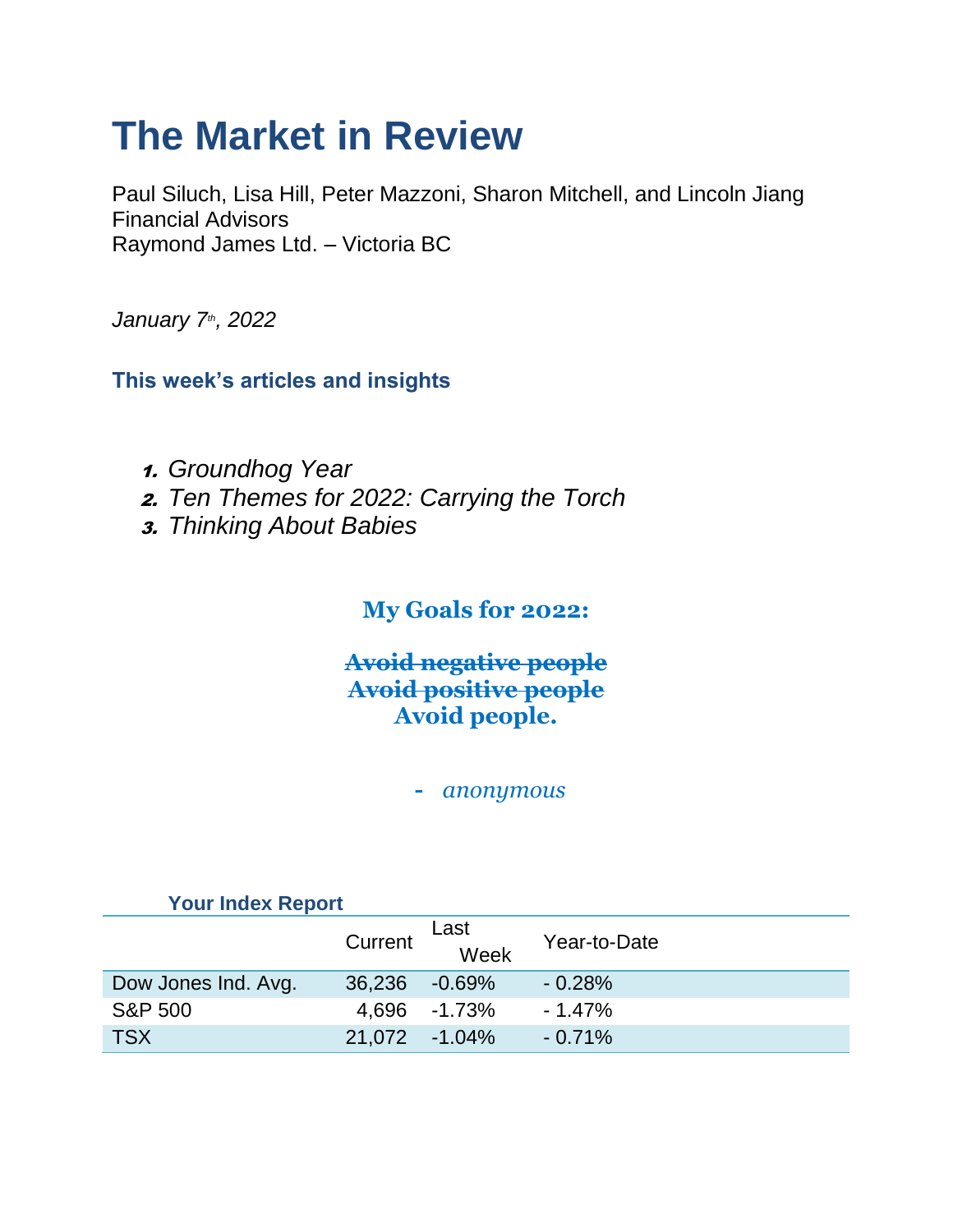## **Groundhog Year**

Some have called 2022 the Groundhog year, after the 1993 movie Groundhog Day where Bill Murray is forced to relive the same day, over and over.

We began 2021 in lockdown, eagerly awaiting the first vaccine rollout. The weather was extremely cold in certain areas, leading to a near-collapse of the Texas grid, which pushed up oil prices. We begin 2022 in lockdown, eagerly awaiting our first booster shots. The cold weather in the interior of North America is hampering energy production from Alberta to North Dakota, which is pushing up oil prices.

Happy New Year – same as the Old Year.

There are some key differences, however. Despite the ongoing pandemic, economies in Canada and the U.S. are very strong, and corporate profits are soaring. Many crises start with banks in trouble, but banks today are enjoying immense profits and are increasing their dividends. And unlike most recessions, many people have more money than they had, thanks to rising stock markets, government assistance, and nowhere to spend. So, they've gone shopping.

The inflation genie is also out of the bottle now, where a year ago there was little sign of rising prices. Food prices are increasing at the fastest pace since 2010, a year that saw the Arab Spring protests cascade across North Africa and the Middle East.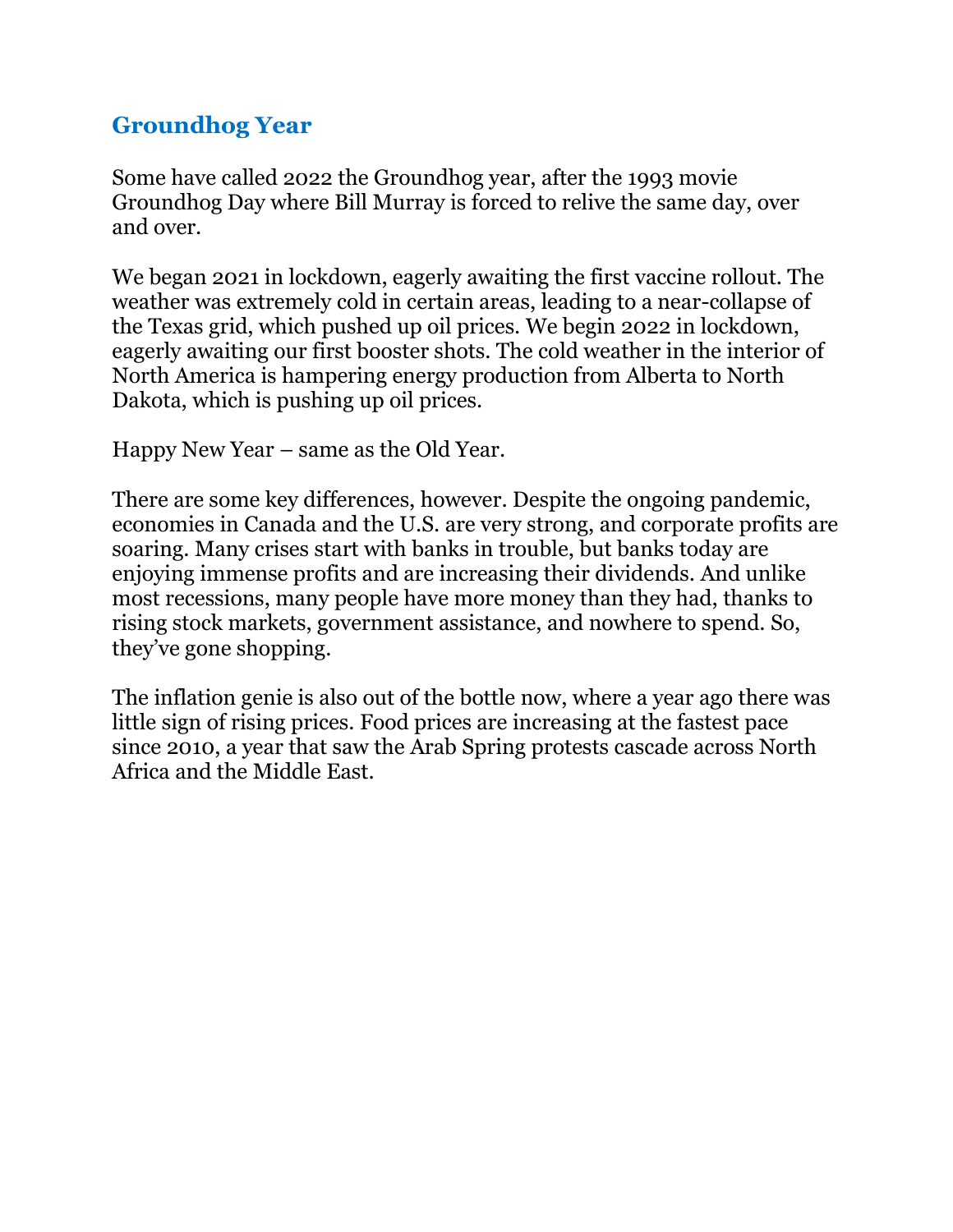#### Food prices in instability danger zone



Source: Charles Schwab, Bloomberg data as of 12/19/2021. The UN Food and Agriculture Organization (FAO) World Food Price Index is a measure of the monthly change in international prices of a basket of food commodities. It consists of the average of five commodity group price indices weighted by the average export shares of each of the groups over the 2014-2016 period.

People get jumpy when food and fuel prices go up too fast. For example, Kazakhstan is experiencing riots over a doubling in fuel prices. Why should we care? The country is an oil producer and oil production is impacted (oil prices are up) and it is also the world's largest uranium producer (the price of uranium is up 8.5%).

Central banks around the world are hitting the brakes hard, cutting stimulus measures and getting ready to hike interest rates. The dramatic decline in the high-flying technology stocks is the most visible casualty of higher interest rates. This is likely to be the key theme of 2022 – interest rates.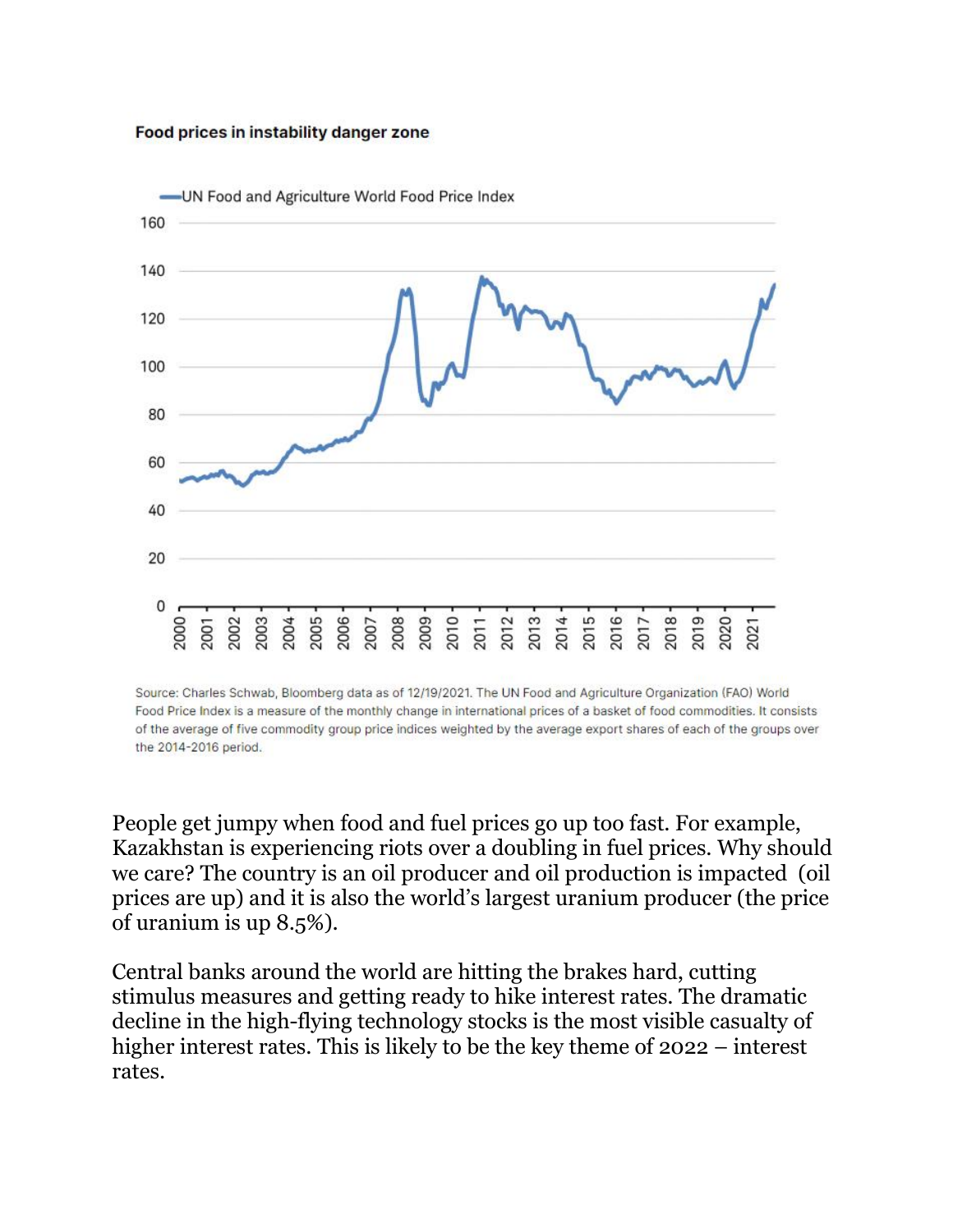So where to from here?

Well, most mid-term election years have positive stock market returns, but they can be bumpy. Going back almost 100 years, here is what the average 2nd year of a U.S. presidency looks like – a mid-year slump followed by a rally to end the year,



# History's view of what 2022 could look like

What else feels "Groundhog Day" about this market?

For the last five years at least, every year has started with a complaint that U.S. stocks are overvalued compared to the rest of the world. And commodities are cheap, so are due to rebound.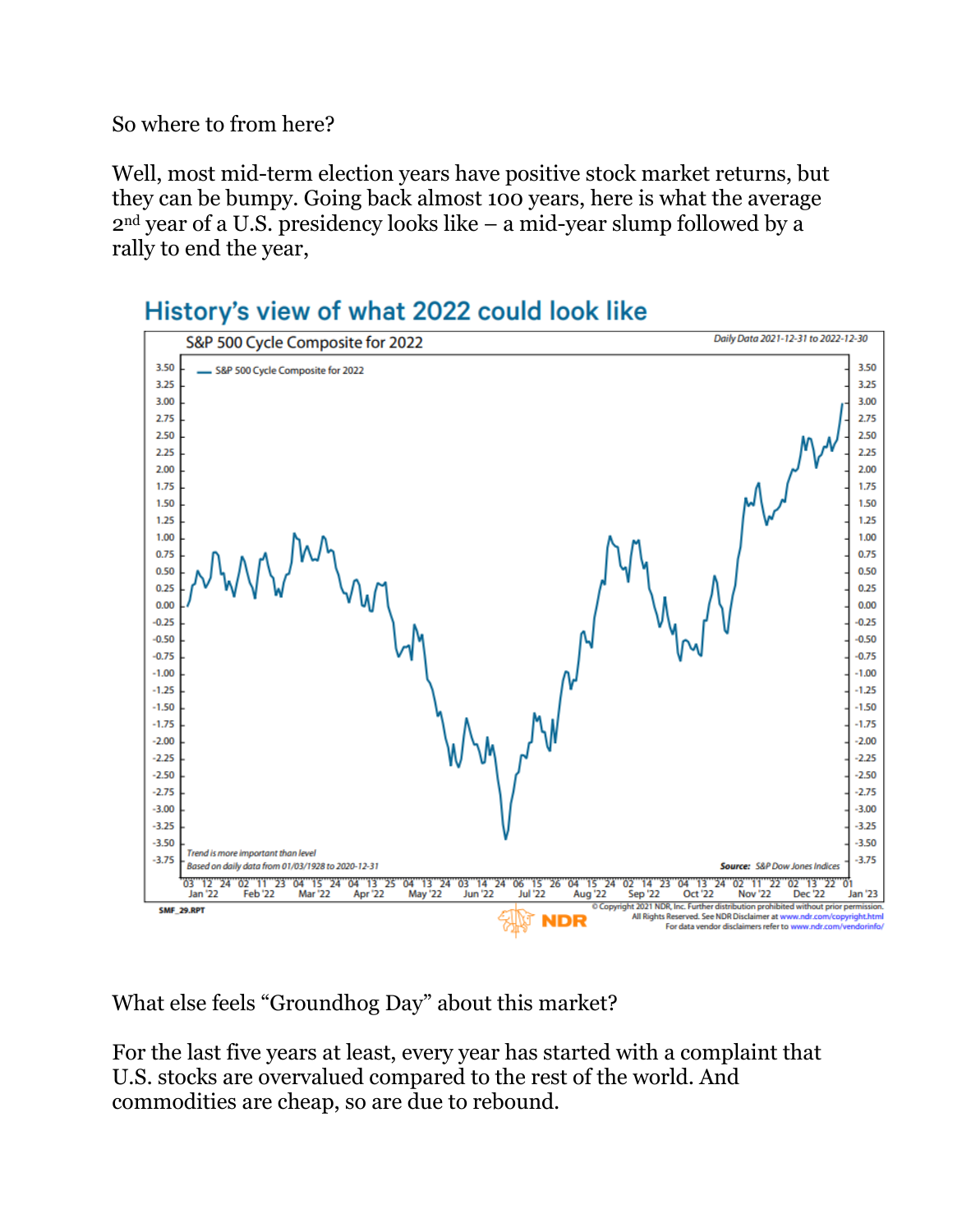Every year, they have been dead wrong. U.S. stocks –led by technology – just kept going higher and commodities just kept going lower. The pandemic in 2020 pushed these trends to extremes, and then trillions in government stimulus pushed the extremes to extremes.

Rising interest rates could be the wind that changes which boats lead the race. Markets could end up modestly higher in 2022, but with far different participants leading. So far in 2022, the leading sectors have been those with the lowest valuations and the least media coverage:

Energy Financials Industrials

While the laggards are last year's high-fliers:

Technology Real Estate Health Care

It may also be a year to invest more overseas. One mammoth mutual fund company, the Capital Group, has been shifting money from the U.S. to Asia and Europe all through 2021. They have one of the best investment records in the world, so we pay attention to what they do. All eyes are on China, which is slowing down due to its overvalued property market. Chinese central bankers have begun stimulating with easier loans and lower interest rates, which typically lead to higher stock prices about 6 months later.

## **Ten Themes for 2022: Carrying the Torch**

Our investment strategist, Larry Adams, hosts a monthly webinar that is quite popular. Please join us Monday to hear his outlook for 2022.

"2021 was all about speed -- the fastest economic recovery on record and a history-making equity market run. And while speed is important, winter Olympic champions have demonstrated that precise execution is equally as important, especially as they grapple with weather, equipment, and slippery surfaces.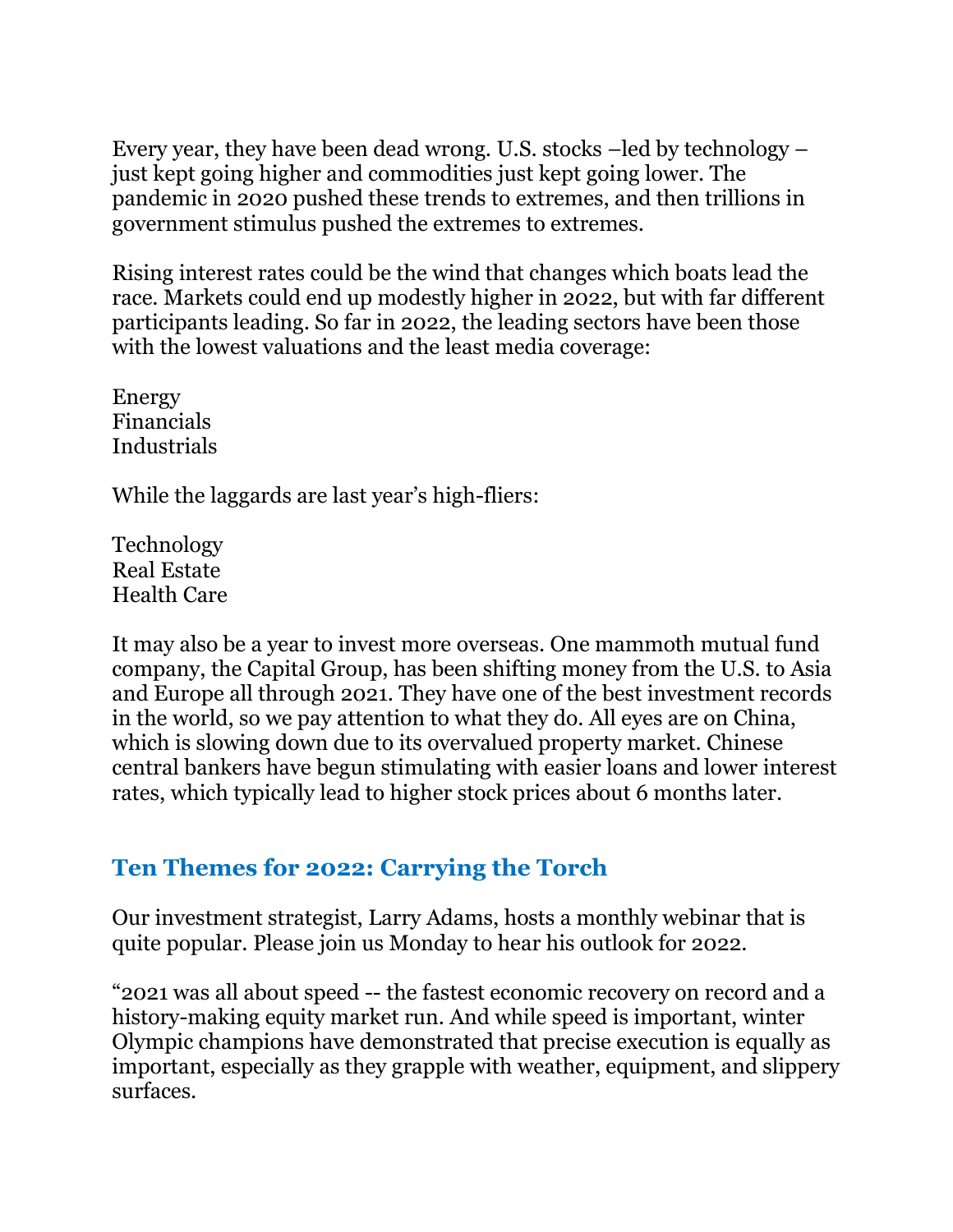Please join Raymond James Chief Investment Officer Larry Adam for our Ten Themes for 2022: Carrying the Torch as we outline our views for the markets in 2022. Execution will be center stage – from the Federal Reserve's managing of monetary policy, to corporate CEOs' ability to maintain healthy margins, to OPEC's oil supply decisions."

Register here: [https://raymondjames.zoom.us/webinar/register/WN\\_GQNlHAcJRYqR3](https://raymondjames.zoom.us/webinar/register/WN_GQNlHAcJRYqR3Mmt8GSMvw) [Mmt8GSMvw](https://raymondjames.zoom.us/webinar/register/WN_GQNlHAcJRYqR3Mmt8GSMvw)

# **Thinking About Babies**

I've been thinking about babies recently. Specifically, the lack of babies. Blame Elon Musk for putting the thought there.

At the most recent Wall Street Journal CEO Council, Mr. Musk was asked about the biggest risk in the years ahead. His answer surprised a few people.

*"I think one of the biggest risks to civilization is the low birth rate and the rapidly declining birthrate. And yet, so many people, including smart people, think that there are too many people in the world and think that the population is growing out of control. It's completely the opposite. Please look at the numbers – if people don't have more children, civilization is going to crumble, mark my words."*

Elon Musk can be a controversial figure. A U.S. senator blamed him for not paying enough in taxes, and he turned around and sold so much Tesla stock that he will pay \$11 billion in taxes in 2021 – the highest ever for an individual. China blames him for cluttering space with his 1,900 Starlink satellites, even as they seek to launch a competing service. Tall poppies get cut down first, and he's one of the tallest corporate poppies in the world today.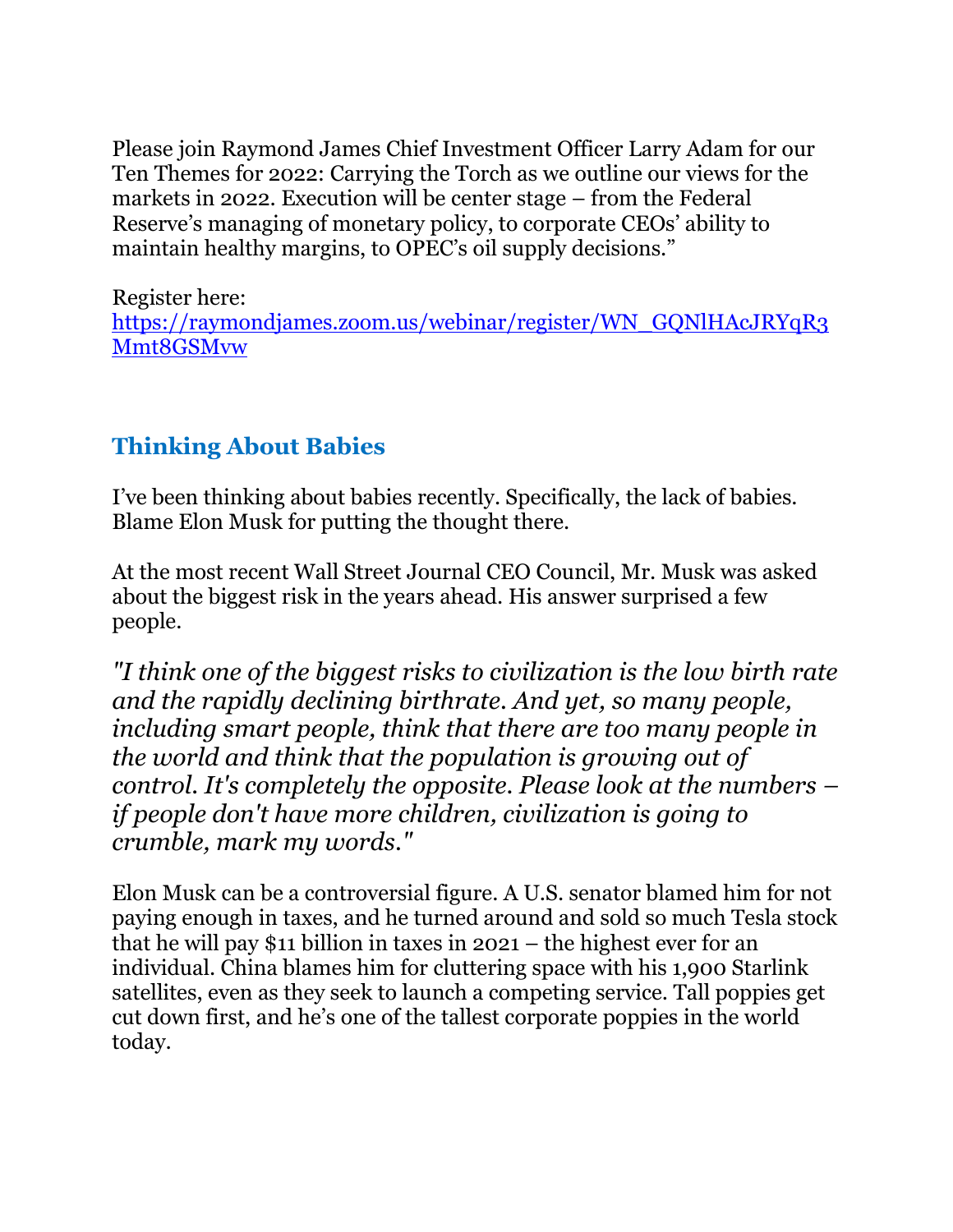Mr. Musk is also a visionary who has revolutionized electric cars and space launches, and will soon up-end internet access through his Starlink spacebased system. Is he right about birth rates?

The UN says the global the population will reach 10 billion by 2055, led by countries such as China and India.



However, *growth* is not the same as *rate of growth*.

India is expected to pass China in total population by about 2025, which is about when China's population begins to shrink. Like it or not, China has a rapidly aging population due to its one child per family rule dating back to 1980. They did this to slow their population growth, not knowing the policy would come back to haunt them. Starting in 2016, couples were allowed to have two children, but this failed to make much difference. In 2021, this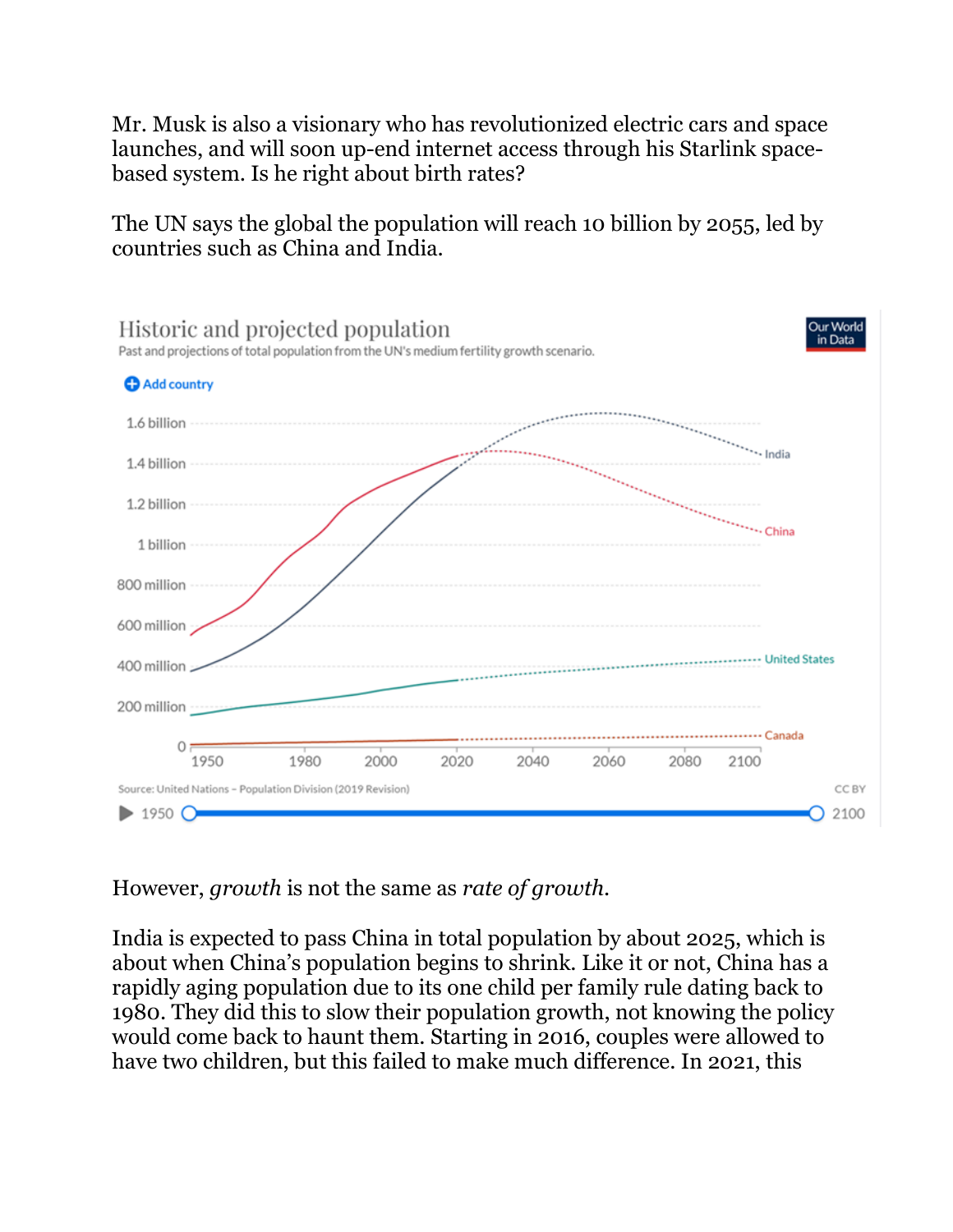was increased to three children per family after the fertility rate hit an alltime low.

How low is low? To keep a stable population, couples must have, on average, 2.1 children per family. Canadian families have approximately 1.5 children per family, which is below the replacement rate. Our national population continues to grow because of our ambitious immigration programs.

The U.S. sits around 1.6-1.7 children per family while China just admitted its fertility rate is not 1.7, as previously claimed, but has sunk to 1.3 children per family. This is on par with Japan and Italy, two of the oldest societies on Earth. A recent article by Fuxian Yi, senior scientist in the obstetrics and gynecology department at the University of Wisconsin, thinks even these numbers could be too high.

*"China's 2020 population was 1.28 billion rather than the 1.41 billion census number reported and fertility rates were lower than reported."*

Rural Chinese have been known to report more children than actually exist in order to qualify for extra government supports. The Chinese central government keeps its population data very secret, so all estimates are just that – estimates.

If true, it is quite astonishing that 130 million people – three Canada's – might not even exist.

Our global economy is built on growth. Sell more 'things' every year. If incomes are relatively flat, more 'things' means more people are needed to buy these 'things'. If China's population is already shrinking, then its growth is going the wrong way, and quite rapidly.

Some blame the birth control pill, introduced in 1964, for the decline in global population growth. For the first time, women took control of their body's reproductive capability. Others blame industrialization, which saw millions of women enter the work force instead of staying home. This led to enormous productivity gains, as half the world's population emerged as taxpaying workers, but at the expense of fertility rates.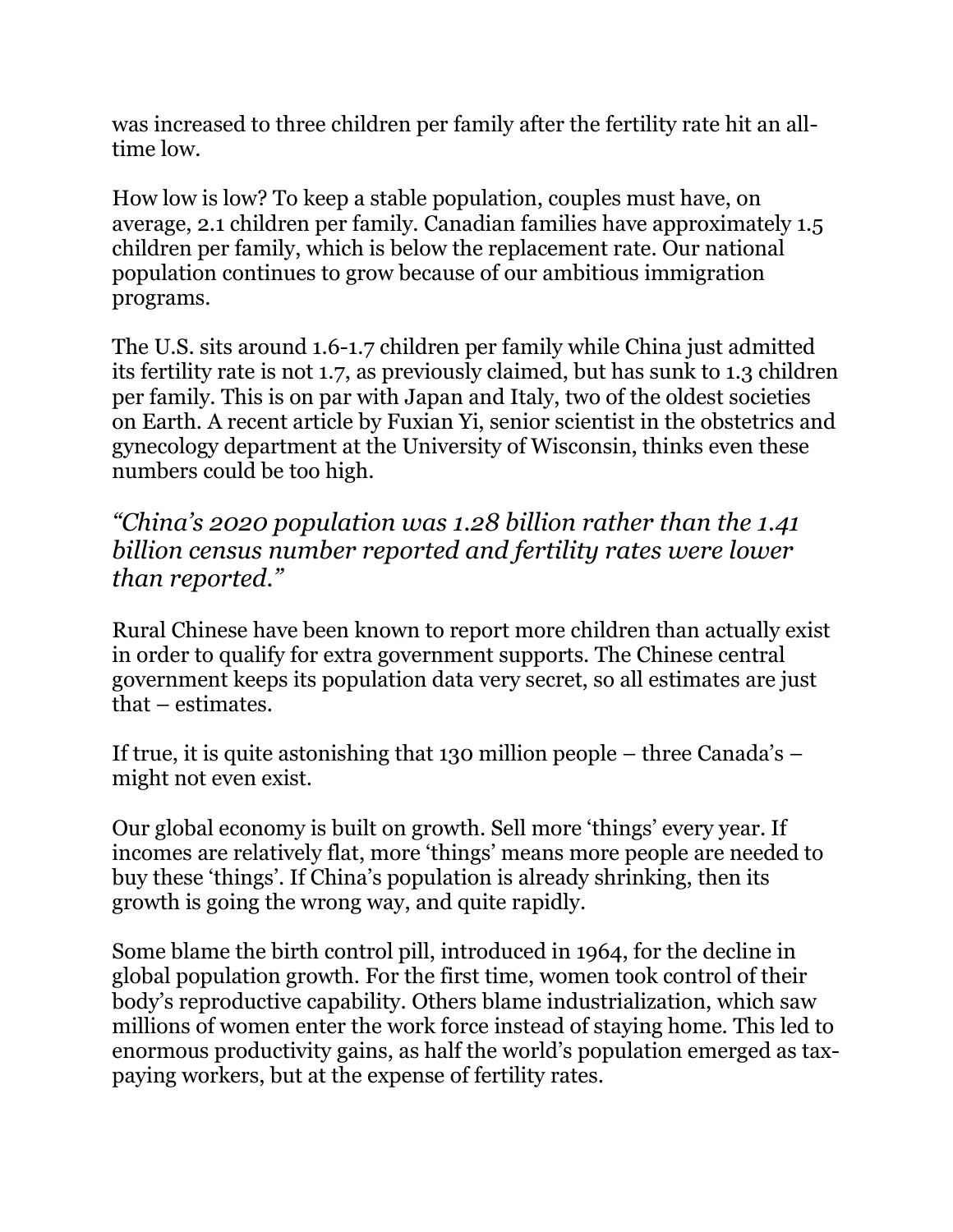## More recently, some blame cell phones and the internet for creating a "me first" culture where having kids is far down the list of life goals.



Whatever the reason, the reality is that the global fertility rate of the average woman is half what it was in 1950. Countries such as South Korea, Japan, and Italy are now shrinking due to the "Low Fertility Trap" and even India has fallen from 6 children per woman in 1960 to 2.5 today.

There is increasing competition for skilled immigrants. Expect this to intensify this decade. Just look at Canada's need for nurses, doctors, and health care workers. As we age, we will need even more care. Will young hands and strong backs be there to help us get up when we need them in the years ahead?

As an investment advisor to many people, I try to look beyond the news to spot the trend. Not just looking where the puck is, but to look where it is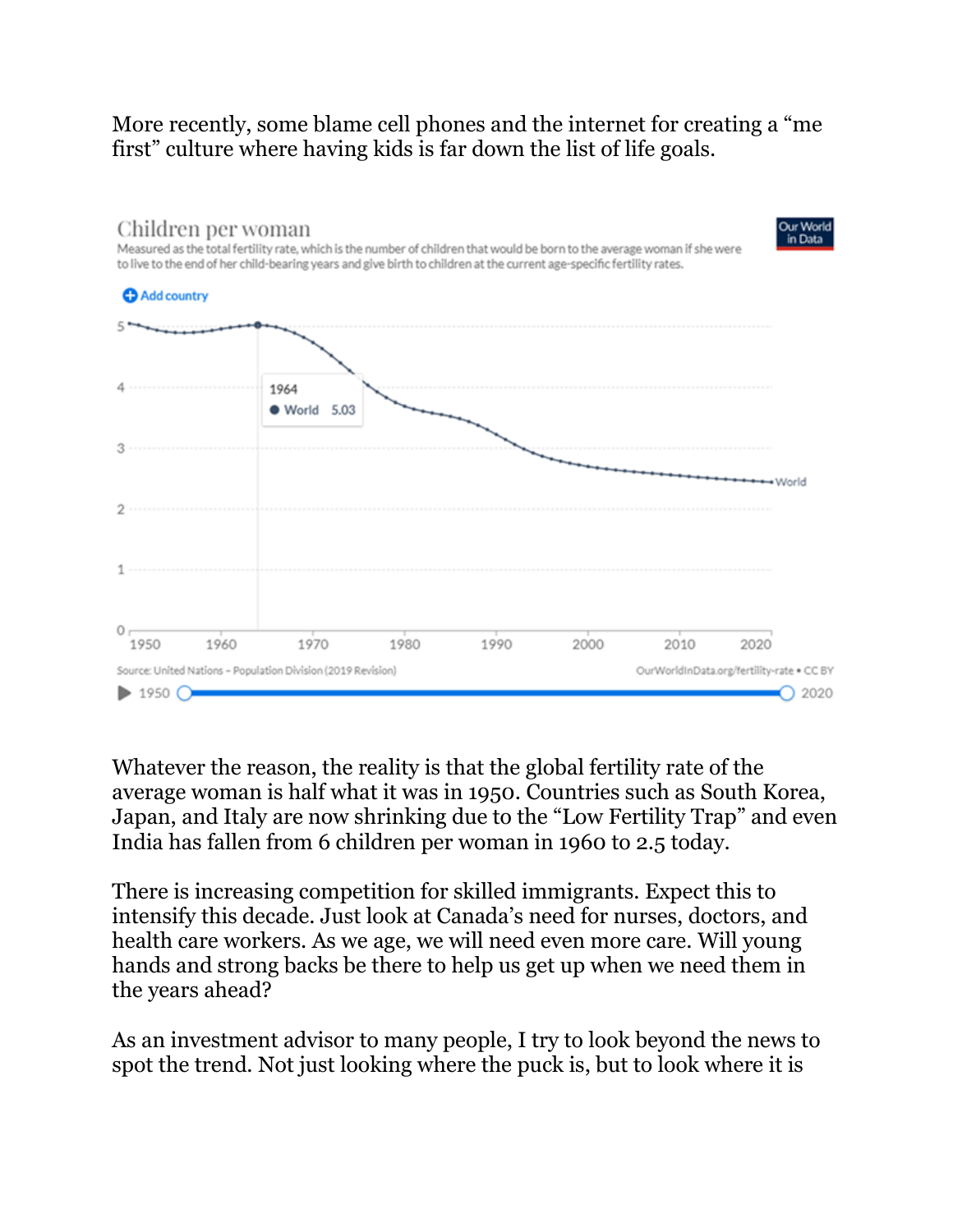going (to paraphrase Wayne Gretzky). What are the trends happening as a result of the discussion above?

- First, there is as much research being done on birth assistance drugs as on birth control drugs.
- Second, the demand for fertility clinics and IVF procedures (in-vitro fertilization) is exploding worldwide, and yet it is a small and fragmented industry. This is because the average age of women having their first child in developed countries is now 31, an age when conception becomes more difficult.
- Third, China is not only encouraging births, it is now restricting access to abortion. In a command economy like theirs, will access to birth control be halted and *mandatory births* per family be far behind? It seems like nonsense to even imagine such a thing - forcing births - after decades of horror stories about the population explosion. Japan – the oldest nation on Earth - has never resorted to such actions, but they have relaxed their immigration barriers. China does not have that luxury – far more people want to leave China than enter it.
- Fourth, there will be an increasing demand for young and skilled immigrants. Canada already has a much-envied skill-based immigration system and we are now the #1 destination for global students. It may prove to be profoundly important in the decades ahead.
- And fifth, other than setting up space companies, what is one of the biggest areas attracting billionaires' money? Life extension research! People have chased the Fountain of Youth for millennia, yet never has the concept been closer. The decade ahead will see many new drugs introduced in this area (most will fail) plus new techniques to squeeze out a few more years on Planet Earth.

Unfortunately, little of this thought exercise is investable yet, unless you count the large pharmaceutical companies producing fertility drugs. I underscore the "yet" part, because everything above will become more mainstream as the decade passes. Mankind is not destined to age away into the sunset. The Fountain of Youth may be just around the corner.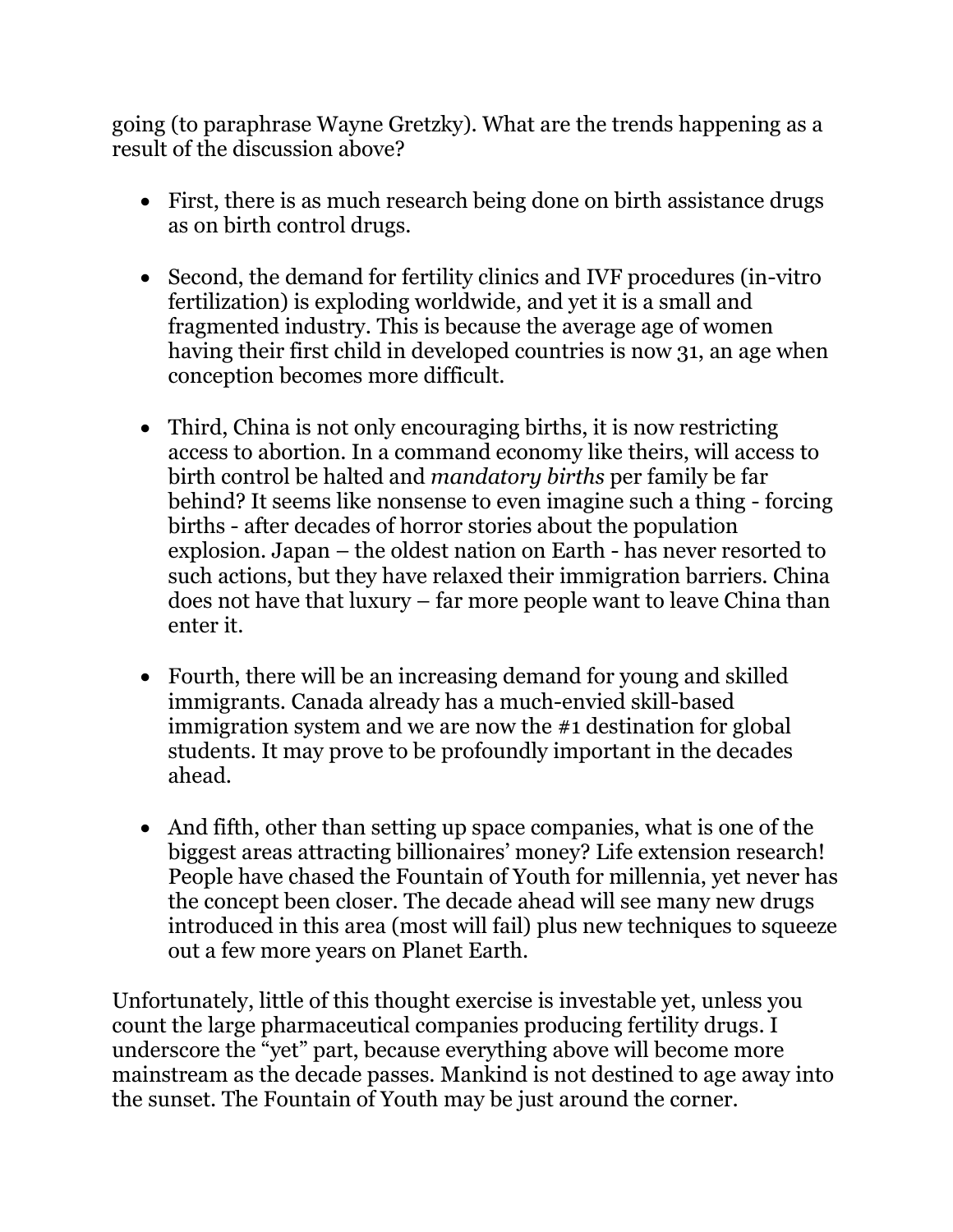# *Thank you for your referrals this month! They are always handled with great care and discretion.*

## **[http://www.dividendvaluepartners.com](https://na01.safelinks.protection.outlook.com/?url=https%3A%2F%2Furldefense.proofpoint.com%2Fv2%2Furl%3Fu%3Dhttps-3A__na01.safelinks.protection.outlook.com_-3Furl-3Dhttps-253A-252F-252Furldefense.proofpoint.com-252Fv2-252Furl-253Fu-253Dhttps-2D3A-5F-5Fnam11.safelinks.protection.outlook.com-5F-2D3Furl-2D3Dhttps-2D253A-2D252F-2D252Furldefense.proofpoint.com-2D252Fv2-2D252Furl-2D253Fu-2D253Dhttp-2D2D3A-2D5F-2D5Fwww.dividendvaluepartners.com-2D2526d-2D253DDwMFAw-2D2526c-2D253DK3dQCUGiI1B95NJ6cl3GoyhMW2dvBOfimZA-2D2D83UXll0-2D2526r-2D253D-2D5F6MBBSGYsFznIBwslhTiqBKEz4pHUCTd-2D5F9tbh-2D5FEpUMY-2D2526m-2D253DscBAtuMDuWZwK1IVr5YXjdB6aRS-2D2DfaGHAMq3jOn6sJU-2D2526s-2D253DenZqe4ZgcjH-2D5F33x5dT-2D2DvZq9A37d4AhNkXvjc6AbmYww-2D2526e-2D253D-2D26data-2D3D02-2D257C01-2D257C-2D257Cc172461ecbee4482512908d85e8192cf-2D257C84df9e7fe9f640afb435aaaaaaaaaaaa-2D257C1-2D257C0-2D257C637363258183615686-2D26sdata-2D3DewMvepveEmLgP7SL0jTlvLtATqW9IhbJ2C3UL0Em04c-2D253D-2D26reserved-2D3D0-2526d-253DDwMF-2Dg-2526c-253DK3dQCUGiI1B95NJ6cl3GoyhMW2dvBOfimZA-2D83UXll0-2526r-253D-5F6MBBSGYsFznIBwslhTiqBKEz4pHUCTd-5F9tbh-5FEpUMY-2526m-253D7qOaEnVxLdGuCP74qXGTNk9xkBSFm8R3CYYmRfTv9PQ-2526s-253DW8OEBAbaLee5suYwpNsPIikduscCx0SIuOWzAWRhAvc-2526e-253D-26data-3D04-257C01-257C-257Cd7befaa6204e4970b3c708d940d9c59b-257C84df9e7fe9f640afb435aaaaaaaaaaaa-257C1-257C0-257C637612126570747664-257CUnknown-257CTWFpbGZsb3d8eyJWIjoiMC4wLjAwMDAiLCJQIjoiV2luMzIiLCJBTiI6Ik1haWwiLCJXVCI6Mn0-253D-257C1000-26sdata-3DXHDuRL9htcGHCyG2hM-252BdTEOf1Bh8t-252BJ4FZMnSIBO5ik-253D-26reserved-3D0%26d%3DDwMGaQ%26c%3D6lBq1l7u-nYp55J7Pl8O6Ib5YT4g76ov0zCpXQrgS5M%26r%3DTmDOHaoWW3RetfvnGoPae_UczKZXXQgvJPe_P66GVYI%26m%3DHg8p8oxWBi-8j3HS2BzGxBvIXidcreERuI3mj9N1_KY%26s%3Dst9rMvZC9cnEMD4IqMaRfJa_flcWIkk1-2PG6qR-qfE%26e%3D&data=04%7C01%7C%7C96eb5c23f77d45400b0d08d9c04986b6%7C84df9e7fe9f640afb435aaaaaaaaaaaa%7C1%7C0%7C637752244322491119%7CUnknown%7CTWFpbGZsb3d8eyJWIjoiMC4wLjAwMDAiLCJQIjoiV2luMzIiLCJBTiI6Ik1haWwiLCJXVCI6Mn0%3D%7C3000&sdata=AvY77%2BenPPmTOcoV6v6rrLmdoi2uFtE3j3BQE4J4aZc%3D&reserved=0)**

We thank you for your business and your referrals and we hope you find our site user friendly and informative. We welcome your comments.

## **How to contact us:**

[paul.siluch@raymondjames.ca](https://na01.safelinks.protection.outlook.com/?url=https%3A%2F%2Furldefense.proofpoint.com%2Fv2%2Furl%3Fu%3Dhttps-3A__na01.safelinks.protection.outlook.com_-3Furl-3Dhttps-253A-252F-252Furldefense.proofpoint.com-252Fv2-252Furl-253Fu-253Dhttps-2D3A-5F-5Fnam11.safelinks.protection.outlook.com-5F-2D3Furl-2D3Dhttps-2D253A-2D252F-2D252Fowa-2D2Dkel.raymondjames.ca-2D252Fowa-2D252Fredir.aspx-2D253FSURL-2D253Dz0BxOCXDlQ-2D2DAad1f-2D5Fa9igaARxm5Rd1VXE7UcmD4mZ3IZiacj7DPTCG0AYQBpAGwAdABvADoAcABhAHUAbAAuAHMAaQBsAHUAYwBoAEAAcgBhAHkAbQBvAG4AZABqAGEAbQBlAHMALgBjAGEA-2D2526URL-2D253Dmailto-2D25253apaul.siluch-2D252540raymondjames.ca-2D26data-2D3D02-2D257C01-2D257C-2D257Cc172461ecbee4482512908d85e8192cf-2D257C84df9e7fe9f640afb435aaaaaaaaaaaa-2D257C1-2D257C0-2D257C637363258183625679-2D26sdata-2D3DHJ7PtuamH3ey-2D252Bis0LQS7WLUtHpHoAnxnHrYxprmWKn4-2D253D-2D26reserved-2D3D0-2526d-253DDwMF-2Dg-2526c-253DK3dQCUGiI1B95NJ6cl3GoyhMW2dvBOfimZA-2D83UXll0-2526r-253D-5F6MBBSGYsFznIBwslhTiqBKEz4pHUCTd-5F9tbh-5FEpUMY-2526m-253D7qOaEnVxLdGuCP74qXGTNk9xkBSFm8R3CYYmRfTv9PQ-2526s-253DTKyIHrHn9jy3BGThbM3t6qa96Jt8NZSlnsJ21h5JIRM-2526e-253D-26data-3D04-257C01-257C-257Cd7befaa6204e4970b3c708d940d9c59b-257C84df9e7fe9f640afb435aaaaaaaaaaaa-257C1-257C0-257C637612126570757658-257CUnknown-257CTWFpbGZsb3d8eyJWIjoiMC4wLjAwMDAiLCJQIjoiV2luMzIiLCJBTiI6Ik1haWwiLCJXVCI6Mn0-253D-257C1000-26sdata-3DtSsTaE4gEuMLlAfRWRmi27n2azhUH-252FJQmjG-252FZzaiK5c-253D-26reserved-3D0%26d%3DDwMGaQ%26c%3D6lBq1l7u-nYp55J7Pl8O6Ib5YT4g76ov0zCpXQrgS5M%26r%3DTmDOHaoWW3RetfvnGoPae_UczKZXXQgvJPe_P66GVYI%26m%3DHg8p8oxWBi-8j3HS2BzGxBvIXidcreERuI3mj9N1_KY%26s%3DjmLVDhJSd1TJ4bMBNqpGj99vIekOC2VHC3jJMzP02hU%26e%3D&data=04%7C01%7C%7C96eb5c23f77d45400b0d08d9c04986b6%7C84df9e7fe9f640afb435aaaaaaaaaaaa%7C1%7C0%7C637752244322501116%7CUnknown%7CTWFpbGZsb3d8eyJWIjoiMC4wLjAwMDAiLCJQIjoiV2luMzIiLCJBTiI6Ik1haWwiLCJXVCI6Mn0%3D%7C3000&sdata=sZ7D4j%2B%2FU6%2B4Cz4%2FTSaoWD6JxvNh0FZMaEwnhYc0png%3D&reserved=0) [lisa.hill@raymondjames.ca](https://na01.safelinks.protection.outlook.com/?url=https%3A%2F%2Furldefense.proofpoint.com%2Fv2%2Furl%3Fu%3Dhttps-3A__na01.safelinks.protection.outlook.com_-3Furl-3Dhttps-253A-252F-252Furldefense.proofpoint.com-252Fv2-252Furl-253Fu-253Dhttps-2D3A-5F-5Fnam11.safelinks.protection.outlook.com-5F-2D3Furl-2D3Dhttps-2D253A-2D252F-2D252Fowa-2D2Dkel.raymondjames.ca-2D252Fowa-2D252Fredir.aspx-2D253FSURL-2D253DglaBgdTdxPMFpiw4eumg-2D2DPzZXpo9vJyObrXLs1TKtIAZiacj7DPTCG0AYQBpAGwAdABvADoAbABpAHMAYQAuAGgAaQBsAGwAQAByAGEAeQBtAG8AbgBkAGoAYQBtAGUAcwAuAGMAYQA.-2D2526URL-2D253Dmailto-2D25253alisa.hill-2D252540raymondjames.ca-2D26data-2D3D02-2D257C01-2D257C-2D257Cc172461ecbee4482512908d85e8192cf-2D257C84df9e7fe9f640afb435aaaaaaaaaaaa-2D257C1-2D257C0-2D257C637363258183625679-2D26sdata-2D3DlqUdr0V-2D252Bbj4LaURrM2MSPIDvGfk5bLYx0U1BkRoTrH4-2D253D-2D26reserved-2D3D0-2526d-253DDwMF-2Dg-2526c-253DK3dQCUGiI1B95NJ6cl3GoyhMW2dvBOfimZA-2D83UXll0-2526r-253D-5F6MBBSGYsFznIBwslhTiqBKEz4pHUCTd-5F9tbh-5FEpUMY-2526m-253D7qOaEnVxLdGuCP74qXGTNk9xkBSFm8R3CYYmRfTv9PQ-2526s-253Dc8alCSC-2Db4YnoP6-2D1kuPw-5FKdDfdlIvu8oQ-5Fwi3WtrQw-2526e-253D-26data-3D04-257C01-257C-257Cd7befaa6204e4970b3c708d940d9c59b-257C84df9e7fe9f640afb435aaaaaaaaaaaa-257C1-257C0-257C637612126570767658-257CUnknown-257CTWFpbGZsb3d8eyJWIjoiMC4wLjAwMDAiLCJQIjoiV2luMzIiLCJBTiI6Ik1haWwiLCJXVCI6Mn0-253D-257C1000-26sdata-3DmbkMF6OZzdEQL5epcHGHh3oDqQhUOkTuKZIDl6XG-252FdU-253D-26reserved-3D0%26d%3DDwMGaQ%26c%3D6lBq1l7u-nYp55J7Pl8O6Ib5YT4g76ov0zCpXQrgS5M%26r%3DTmDOHaoWW3RetfvnGoPae_UczKZXXQgvJPe_P66GVYI%26m%3DHg8p8oxWBi-8j3HS2BzGxBvIXidcreERuI3mj9N1_KY%26s%3DPBdSi3I-fggf2z2DNlsTu3IuS77Mx_WOJqyL2HH0698%26e%3D&data=04%7C01%7C%7C96eb5c23f77d45400b0d08d9c04986b6%7C84df9e7fe9f640afb435aaaaaaaaaaaa%7C1%7C0%7C637752244322511109%7CUnknown%7CTWFpbGZsb3d8eyJWIjoiMC4wLjAwMDAiLCJQIjoiV2luMzIiLCJBTiI6Ik1haWwiLCJXVCI6Mn0%3D%7C3000&sdata=U1WwVV7wLLUWf%2Fne15%2FVo06iIsBqkYR7zM6XwNxwDz8%3D&reserved=0) [peter.mazzoni@raymondjames.ca](https://na01.safelinks.protection.outlook.com/?url=https%3A%2F%2Furldefense.proofpoint.com%2Fv2%2Furl%3Fu%3Dhttps-3A__na01.safelinks.protection.outlook.com_-3Furl-3Dhttps-253A-252F-252Furldefense.proofpoint.com-252Fv2-252Furl-253Fu-253Dhttps-2D3A-5F-5Fnam11.safelinks.protection.outlook.com-5F-2D3Furl-2D3Dhttps-2D253A-2D252F-2D252Fowa-2D2Dkel.raymondjames.ca-2D252Fowa-2D252Fredir.aspx-2D253FSURL-2D253D3c7mDL9-2D2DcZxYXt7CvkOu20QVFy1WCaDQxUZ3BQE6vecZiacj7DPTCG0AYQBpAGwAdABvADoAcABlAHQAZQByAC4AbQBhAHoAegBvAG4AaQBAAHIAYQB5AG0AbwBuAGQAagBhAG0AZQBzAC4AYwBhAA..-2D2526URL-2D253Dmailto-2D25253apeter.mazzoni-2D252540raymondjames.ca-2D26data-2D3D02-2D257C01-2D257C-2D257Cc172461ecbee4482512908d85e8192cf-2D257C84df9e7fe9f640afb435aaaaaaaaaaaa-2D257C1-2D257C0-2D257C637363258183635674-2D26sdata-2D3D1suYGaoqcgH5k419ERrAlAGzpG-2D252BufP-2D252FAE-2D252FdOZxq8Cus-2D253D-2D26reserved-2D3D0-2526d-253DDwMF-2Dg-2526c-253DK3dQCUGiI1B95NJ6cl3GoyhMW2dvBOfimZA-2D83UXll0-2526r-253D-5F6MBBSGYsFznIBwslhTiqBKEz4pHUCTd-5F9tbh-5FEpUMY-2526m-253D7qOaEnVxLdGuCP74qXGTNk9xkBSFm8R3CYYmRfTv9PQ-2526s-253Dmwchq7c2WnuY-2DoLgiUBkMdFmrEXBtoSxe2YfSBkWXZU-2526e-253D-26data-3D04-257C01-257C-257Cd7befaa6204e4970b3c708d940d9c59b-257C84df9e7fe9f640afb435aaaaaaaaaaaa-257C1-257C0-257C637612126570777650-257CUnknown-257CTWFpbGZsb3d8eyJWIjoiMC4wLjAwMDAiLCJQIjoiV2luMzIiLCJBTiI6Ik1haWwiLCJXVCI6Mn0-253D-257C1000-26sdata-3DnVeeP1CL6-252FQeO1CpTWrrGxPY-252BWQV32hyGVF1TIeO-252FEU-253D-26reserved-3D0%26d%3DDwMGaQ%26c%3D6lBq1l7u-nYp55J7Pl8O6Ib5YT4g76ov0zCpXQrgS5M%26r%3DTmDOHaoWW3RetfvnGoPae_UczKZXXQgvJPe_P66GVYI%26m%3DHg8p8oxWBi-8j3HS2BzGxBvIXidcreERuI3mj9N1_KY%26s%3D38-c1IfAWv_rfunMKvnx7Jqt8ZX1mxyCR_xrJrr2Dt8%26e%3D&data=04%7C01%7C%7C96eb5c23f77d45400b0d08d9c04986b6%7C84df9e7fe9f640afb435aaaaaaaaaaaa%7C1%7C0%7C637752244322521106%7CUnknown%7CTWFpbGZsb3d8eyJWIjoiMC4wLjAwMDAiLCJQIjoiV2luMzIiLCJBTiI6Ik1haWwiLCJXVCI6Mn0%3D%7C3000&sdata=eXrsUXdFH3ZYcZ4QBwCKR8SJkvIYQDte%2BV8mnbbo%2FNg%3D&reserved=0) [sharonmitchell@raymondjames.ca](mailto:sharonmitchell@raymondjames.ca)

## (250) 405-2417

*Disclaimers*

*[The information contained in this newsletter was obtained from sources](https://na01.safelinks.protection.outlook.com/?url=https%3A%2F%2Furldefense.proofpoint.com%2Fv2%2Furl%3Fu%3Dhttps-3A__na01.safelinks.protection.outlook.com_-3Furl-3Dhttps-253A-252F-252Furldefense.proofpoint.com-252Fv2-252Furl-253Fu-253Dhttps-2D3A-5F-5Fnam11.safelinks.protection.outlook.com-5F-2D3Furl-2D3Dhttps-2D253A-2D252F-2D252Fowa-2D2Dkel.raymondjames.ca-2D252Fowa-2D252Fredir.aspx-2D253FSURL-2D253Dz0BxOCXDlQ-2D2DAad1f-2D5Fa9igaARxm5Rd1VXE7UcmD4mZ3IZiacj7DPTCG0AYQBpAGwAdABvADoAcABhAHUAbAAuAHMAaQBsAHUAYwBoAEAAcgBhAHkAbQBvAG4AZABqAGEAbQBlAHMALgBjAGEA-2D2526URL-2D253Dmailto-2D25253apaul.siluch-2D252540raymondjames.ca-2D26data-2D3D02-2D257C01-2D257C-2D257Cc172461ecbee4482512908d85e8192cf-2D257C84df9e7fe9f640afb435aaaaaaaaaaaa-2D257C1-2D257C0-2D257C637363258183635674-2D26sdata-2D3DYxnEd1j-2D252BPKZ7O-2D252BaYYWd4rEqnA-2D252FsZJqXh5i43hxevA-2D252Bk-2D253D-2D26reserved-2D3D0-2526d-253DDwMF-2Dg-2526c-253DK3dQCUGiI1B95NJ6cl3GoyhMW2dvBOfimZA-2D83UXll0-2526r-253D-5F6MBBSGYsFznIBwslhTiqBKEz4pHUCTd-5F9tbh-5FEpUMY-2526m-253D7qOaEnVxLdGuCP74qXGTNk9xkBSFm8R3CYYmRfTv9PQ-2526s-253DnStAVPWry0CYI3VlF6rPrM0m6uEmVBMWcLnjvw4FcOQ-2526e-253D-26data-3D04-257C01-257C-257Cd7befaa6204e4970b3c708d940d9c59b-257C84df9e7fe9f640afb435aaaaaaaaaaaa-257C1-257C0-257C637612126570777650-257CUnknown-257CTWFpbGZsb3d8eyJWIjoiMC4wLjAwMDAiLCJQIjoiV2luMzIiLCJBTiI6Ik1haWwiLCJXVCI6Mn0-253D-257C1000-26sdata-3DM49ZXdnspSFZQrK596fbGTlretjh3YLak2zax0lTRhA-253D-26reserved-3D0%26d%3DDwMGaQ%26c%3D6lBq1l7u-nYp55J7Pl8O6Ib5YT4g76ov0zCpXQrgS5M%26r%3DTmDOHaoWW3RetfvnGoPae_UczKZXXQgvJPe_P66GVYI%26m%3DHg8p8oxWBi-8j3HS2BzGxBvIXidcreERuI3mj9N1_KY%26s%3DcHHP8E9p-dpaWlcpnlZpqEr5EDq5pp8nszhdjMVBqLQ%26e%3D&data=04%7C01%7C%7C96eb5c23f77d45400b0d08d9c04986b6%7C84df9e7fe9f640afb435aaaaaaaaaaaa%7C1%7C0%7C637752244322531100%7CUnknown%7CTWFpbGZsb3d8eyJWIjoiMC4wLjAwMDAiLCJQIjoiV2luMzIiLCJBTiI6Ik1haWwiLCJXVCI6Mn0%3D%7C3000&sdata=IOWgM6HBm%2BEybcpihvxUsdyDQXvn5YirVzSXUwnElj4%3D&reserved=0) believed to be reliable, however, we cannot represent that it is accurate or complete. [It is provided as a general source of information and should not be](https://na01.safelinks.protection.outlook.com/?url=https%3A%2F%2Furldefense.proofpoint.com%2Fv2%2Furl%3Fu%3Dhttps-3A__na01.safelinks.protection.outlook.com_-3Furl-3Dhttps-253A-252F-252Furldefense.proofpoint.com-252Fv2-252Furl-253Fu-253Dhttps-2D3A-5F-5Fnam11.safelinks.protection.outlook.com-5F-2D3Furl-2D3Dhttps-2D253A-2D252F-2D252Fowa-2D2Dkel.raymondjames.ca-2D252Fowa-2D252Fredir.aspx-2D253FSURL-2D253Dz0BxOCXDlQ-2D2DAad1f-2D5Fa9igaARxm5Rd1VXE7UcmD4mZ3IZiacj7DPTCG0AYQBpAGwAdABvADoAcABhAHUAbAAuAHMAaQBsAHUAYwBoAEAAcgBhAHkAbQBvAG4AZABqAGEAbQBlAHMALgBjAGEA-2D2526URL-2D253Dmailto-2D25253apaul.siluch-2D252540raymondjames.ca-2D26data-2D3D02-2D257C01-2D257C-2D257Cc172461ecbee4482512908d85e8192cf-2D257C84df9e7fe9f640afb435aaaaaaaaaaaa-2D257C1-2D257C0-2D257C637363258183635674-2D26sdata-2D3DYxnEd1j-2D252BPKZ7O-2D252BaYYWd4rEqnA-2D252FsZJqXh5i43hxevA-2D252Bk-2D253D-2D26reserved-2D3D0-2526d-253DDwMF-2Dg-2526c-253DK3dQCUGiI1B95NJ6cl3GoyhMW2dvBOfimZA-2D83UXll0-2526r-253D-5F6MBBSGYsFznIBwslhTiqBKEz4pHUCTd-5F9tbh-5FEpUMY-2526m-253D7qOaEnVxLdGuCP74qXGTNk9xkBSFm8R3CYYmRfTv9PQ-2526s-253DnStAVPWry0CYI3VlF6rPrM0m6uEmVBMWcLnjvw4FcOQ-2526e-253D-26data-3D04-257C01-257C-257Cd7befaa6204e4970b3c708d940d9c59b-257C84df9e7fe9f640afb435aaaaaaaaaaaa-257C1-257C0-257C637612126570777650-257CUnknown-257CTWFpbGZsb3d8eyJWIjoiMC4wLjAwMDAiLCJQIjoiV2luMzIiLCJBTiI6Ik1haWwiLCJXVCI6Mn0-253D-257C1000-26sdata-3DM49ZXdnspSFZQrK596fbGTlretjh3YLak2zax0lTRhA-253D-26reserved-3D0%26d%3DDwMGaQ%26c%3D6lBq1l7u-nYp55J7Pl8O6Ib5YT4g76ov0zCpXQrgS5M%26r%3DTmDOHaoWW3RetfvnGoPae_UczKZXXQgvJPe_P66GVYI%26m%3DHg8p8oxWBi-8j3HS2BzGxBvIXidcreERuI3mj9N1_KY%26s%3DcHHP8E9p-dpaWlcpnlZpqEr5EDq5pp8nszhdjMVBqLQ%26e%3D&data=04%7C01%7C%7C96eb5c23f77d45400b0d08d9c04986b6%7C84df9e7fe9f640afb435aaaaaaaaaaaa%7C1%7C0%7C637752244322531100%7CUnknown%7CTWFpbGZsb3d8eyJWIjoiMC4wLjAwMDAiLCJQIjoiV2luMzIiLCJBTiI6Ik1haWwiLCJXVCI6Mn0%3D%7C3000&sdata=IOWgM6HBm%2BEybcpihvxUsdyDQXvn5YirVzSXUwnElj4%3D&reserved=0)  [considered personal investment advice or solicitation to buy or sell securities.](https://na01.safelinks.protection.outlook.com/?url=https%3A%2F%2Furldefense.proofpoint.com%2Fv2%2Furl%3Fu%3Dhttps-3A__na01.safelinks.protection.outlook.com_-3Furl-3Dhttps-253A-252F-252Furldefense.proofpoint.com-252Fv2-252Furl-253Fu-253Dhttps-2D3A-5F-5Fnam11.safelinks.protection.outlook.com-5F-2D3Furl-2D3Dhttps-2D253A-2D252F-2D252Fowa-2D2Dkel.raymondjames.ca-2D252Fowa-2D252Fredir.aspx-2D253FSURL-2D253Dz0BxOCXDlQ-2D2DAad1f-2D5Fa9igaARxm5Rd1VXE7UcmD4mZ3IZiacj7DPTCG0AYQBpAGwAdABvADoAcABhAHUAbAAuAHMAaQBsAHUAYwBoAEAAcgBhAHkAbQBvAG4AZABqAGEAbQBlAHMALgBjAGEA-2D2526URL-2D253Dmailto-2D25253apaul.siluch-2D252540raymondjames.ca-2D26data-2D3D02-2D257C01-2D257C-2D257Cc172461ecbee4482512908d85e8192cf-2D257C84df9e7fe9f640afb435aaaaaaaaaaaa-2D257C1-2D257C0-2D257C637363258183635674-2D26sdata-2D3DYxnEd1j-2D252BPKZ7O-2D252BaYYWd4rEqnA-2D252FsZJqXh5i43hxevA-2D252Bk-2D253D-2D26reserved-2D3D0-2526d-253DDwMF-2Dg-2526c-253DK3dQCUGiI1B95NJ6cl3GoyhMW2dvBOfimZA-2D83UXll0-2526r-253D-5F6MBBSGYsFznIBwslhTiqBKEz4pHUCTd-5F9tbh-5FEpUMY-2526m-253D7qOaEnVxLdGuCP74qXGTNk9xkBSFm8R3CYYmRfTv9PQ-2526s-253DnStAVPWry0CYI3VlF6rPrM0m6uEmVBMWcLnjvw4FcOQ-2526e-253D-26data-3D04-257C01-257C-257Cd7befaa6204e4970b3c708d940d9c59b-257C84df9e7fe9f640afb435aaaaaaaaaaaa-257C1-257C0-257C637612126570777650-257CUnknown-257CTWFpbGZsb3d8eyJWIjoiMC4wLjAwMDAiLCJQIjoiV2luMzIiLCJBTiI6Ik1haWwiLCJXVCI6Mn0-253D-257C1000-26sdata-3DM49ZXdnspSFZQrK596fbGTlretjh3YLak2zax0lTRhA-253D-26reserved-3D0%26d%3DDwMGaQ%26c%3D6lBq1l7u-nYp55J7Pl8O6Ib5YT4g76ov0zCpXQrgS5M%26r%3DTmDOHaoWW3RetfvnGoPae_UczKZXXQgvJPe_P66GVYI%26m%3DHg8p8oxWBi-8j3HS2BzGxBvIXidcreERuI3mj9N1_KY%26s%3DcHHP8E9p-dpaWlcpnlZpqEr5EDq5pp8nszhdjMVBqLQ%26e%3D&data=04%7C01%7C%7C96eb5c23f77d45400b0d08d9c04986b6%7C84df9e7fe9f640afb435aaaaaaaaaaaa%7C1%7C0%7C637752244322531100%7CUnknown%7CTWFpbGZsb3d8eyJWIjoiMC4wLjAwMDAiLCJQIjoiV2luMzIiLCJBTiI6Ik1haWwiLCJXVCI6Mn0%3D%7C3000&sdata=IOWgM6HBm%2BEybcpihvxUsdyDQXvn5YirVzSXUwnElj4%3D&reserved=0) The views expressed are those of the [authors, Paul Siluch and Lisa Hill, and not necessarily those of Raymond James Ltd.](https://na01.safelinks.protection.outlook.com/?url=https%3A%2F%2Furldefense.proofpoint.com%2Fv2%2Furl%3Fu%3Dhttps-3A__na01.safelinks.protection.outlook.com_-3Furl-3Dhttps-253A-252F-252Furldefense.proofpoint.com-252Fv2-252Furl-253Fu-253Dhttps-2D3A-5F-5Fnam11.safelinks.protection.outlook.com-5F-2D3Furl-2D3Dhttps-2D253A-2D252F-2D252Fowa-2D2Dkel.raymondjames.ca-2D252Fowa-2D252Fredir.aspx-2D253FSURL-2D253Dz0BxOCXDlQ-2D2DAad1f-2D5Fa9igaARxm5Rd1VXE7UcmD4mZ3IZiacj7DPTCG0AYQBpAGwAdABvADoAcABhAHUAbAAuAHMAaQBsAHUAYwBoAEAAcgBhAHkAbQBvAG4AZABqAGEAbQBlAHMALgBjAGEA-2D2526URL-2D253Dmailto-2D25253apaul.siluch-2D252540raymondjames.ca-2D26data-2D3D02-2D257C01-2D257C-2D257Cc172461ecbee4482512908d85e8192cf-2D257C84df9e7fe9f640afb435aaaaaaaaaaaa-2D257C1-2D257C0-2D257C637363258183635674-2D26sdata-2D3DYxnEd1j-2D252BPKZ7O-2D252BaYYWd4rEqnA-2D252FsZJqXh5i43hxevA-2D252Bk-2D253D-2D26reserved-2D3D0-2526d-253DDwMF-2Dg-2526c-253DK3dQCUGiI1B95NJ6cl3GoyhMW2dvBOfimZA-2D83UXll0-2526r-253D-5F6MBBSGYsFznIBwslhTiqBKEz4pHUCTd-5F9tbh-5FEpUMY-2526m-253D7qOaEnVxLdGuCP74qXGTNk9xkBSFm8R3CYYmRfTv9PQ-2526s-253DnStAVPWry0CYI3VlF6rPrM0m6uEmVBMWcLnjvw4FcOQ-2526e-253D-26data-3D04-257C01-257C-257Cd7befaa6204e4970b3c708d940d9c59b-257C84df9e7fe9f640afb435aaaaaaaaaaaa-257C1-257C0-257C637612126570777650-257CUnknown-257CTWFpbGZsb3d8eyJWIjoiMC4wLjAwMDAiLCJQIjoiV2luMzIiLCJBTiI6Ik1haWwiLCJXVCI6Mn0-253D-257C1000-26sdata-3DM49ZXdnspSFZQrK596fbGTlretjh3YLak2zax0lTRhA-253D-26reserved-3D0%26d%3DDwMGaQ%26c%3D6lBq1l7u-nYp55J7Pl8O6Ib5YT4g76ov0zCpXQrgS5M%26r%3DTmDOHaoWW3RetfvnGoPae_UczKZXXQgvJPe_P66GVYI%26m%3DHg8p8oxWBi-8j3HS2BzGxBvIXidcreERuI3mj9N1_KY%26s%3DcHHP8E9p-dpaWlcpnlZpqEr5EDq5pp8nszhdjMVBqLQ%26e%3D&data=04%7C01%7C%7C96eb5c23f77d45400b0d08d9c04986b6%7C84df9e7fe9f640afb435aaaaaaaaaaaa%7C1%7C0%7C637752244322531100%7CUnknown%7CTWFpbGZsb3d8eyJWIjoiMC4wLjAwMDAiLCJQIjoiV2luMzIiLCJBTiI6Ik1haWwiLCJXVCI6Mn0%3D%7C3000&sdata=IOWgM6HBm%2BEybcpihvxUsdyDQXvn5YirVzSXUwnElj4%3D&reserved=0) Commissions, trailing [commissions, management fees and expenses all may be associated with mutual funds.](https://na01.safelinks.protection.outlook.com/?url=https%3A%2F%2Furldefense.proofpoint.com%2Fv2%2Furl%3Fu%3Dhttps-3A__na01.safelinks.protection.outlook.com_-3Furl-3Dhttps-253A-252F-252Furldefense.proofpoint.com-252Fv2-252Furl-253Fu-253Dhttps-2D3A-5F-5Fnam11.safelinks.protection.outlook.com-5F-2D3Furl-2D3Dhttps-2D253A-2D252F-2D252Fowa-2D2Dkel.raymondjames.ca-2D252Fowa-2D252Fredir.aspx-2D253FSURL-2D253Dz0BxOCXDlQ-2D2DAad1f-2D5Fa9igaARxm5Rd1VXE7UcmD4mZ3IZiacj7DPTCG0AYQBpAGwAdABvADoAcABhAHUAbAAuAHMAaQBsAHUAYwBoAEAAcgBhAHkAbQBvAG4AZABqAGEAbQBlAHMALgBjAGEA-2D2526URL-2D253Dmailto-2D25253apaul.siluch-2D252540raymondjames.ca-2D26data-2D3D02-2D257C01-2D257C-2D257Cc172461ecbee4482512908d85e8192cf-2D257C84df9e7fe9f640afb435aaaaaaaaaaaa-2D257C1-2D257C0-2D257C637363258183635674-2D26sdata-2D3DYxnEd1j-2D252BPKZ7O-2D252BaYYWd4rEqnA-2D252FsZJqXh5i43hxevA-2D252Bk-2D253D-2D26reserved-2D3D0-2526d-253DDwMF-2Dg-2526c-253DK3dQCUGiI1B95NJ6cl3GoyhMW2dvBOfimZA-2D83UXll0-2526r-253D-5F6MBBSGYsFznIBwslhTiqBKEz4pHUCTd-5F9tbh-5FEpUMY-2526m-253D7qOaEnVxLdGuCP74qXGTNk9xkBSFm8R3CYYmRfTv9PQ-2526s-253DnStAVPWry0CYI3VlF6rPrM0m6uEmVBMWcLnjvw4FcOQ-2526e-253D-26data-3D04-257C01-257C-257Cd7befaa6204e4970b3c708d940d9c59b-257C84df9e7fe9f640afb435aaaaaaaaaaaa-257C1-257C0-257C637612126570777650-257CUnknown-257CTWFpbGZsb3d8eyJWIjoiMC4wLjAwMDAiLCJQIjoiV2luMzIiLCJBTiI6Ik1haWwiLCJXVCI6Mn0-253D-257C1000-26sdata-3DM49ZXdnspSFZQrK596fbGTlretjh3YLak2zax0lTRhA-253D-26reserved-3D0%26d%3DDwMGaQ%26c%3D6lBq1l7u-nYp55J7Pl8O6Ib5YT4g76ov0zCpXQrgS5M%26r%3DTmDOHaoWW3RetfvnGoPae_UczKZXXQgvJPe_P66GVYI%26m%3DHg8p8oxWBi-8j3HS2BzGxBvIXidcreERuI3mj9N1_KY%26s%3DcHHP8E9p-dpaWlcpnlZpqEr5EDq5pp8nszhdjMVBqLQ%26e%3D&data=04%7C01%7C%7C96eb5c23f77d45400b0d08d9c04986b6%7C84df9e7fe9f640afb435aaaaaaaaaaaa%7C1%7C0%7C637752244322531100%7CUnknown%7CTWFpbGZsb3d8eyJWIjoiMC4wLjAwMDAiLCJQIjoiV2luMzIiLCJBTiI6Ik1haWwiLCJXVCI6Mn0%3D%7C3000&sdata=IOWgM6HBm%2BEybcpihvxUsdyDQXvn5YirVzSXUwnElj4%3D&reserved=0) Please read the prospectus before investing. [The indicated rates of return are the historical annual compounded total returns including changes](https://na01.safelinks.protection.outlook.com/?url=https%3A%2F%2Furldefense.proofpoint.com%2Fv2%2Furl%3Fu%3Dhttps-3A__na01.safelinks.protection.outlook.com_-3Furl-3Dhttps-253A-252F-252Furldefense.proofpoint.com-252Fv2-252Furl-253Fu-253Dhttps-2D3A-5F-5Fnam11.safelinks.protection.outlook.com-5F-2D3Furl-2D3Dhttps-2D253A-2D252F-2D252Fowa-2D2Dkel.raymondjames.ca-2D252Fowa-2D252Fredir.aspx-2D253FSURL-2D253Dz0BxOCXDlQ-2D2DAad1f-2D5Fa9igaARxm5Rd1VXE7UcmD4mZ3IZiacj7DPTCG0AYQBpAGwAdABvADoAcABhAHUAbAAuAHMAaQBsAHUAYwBoAEAAcgBhAHkAbQBvAG4AZABqAGEAbQBlAHMALgBjAGEA-2D2526URL-2D253Dmailto-2D25253apaul.siluch-2D252540raymondjames.ca-2D26data-2D3D02-2D257C01-2D257C-2D257Cc172461ecbee4482512908d85e8192cf-2D257C84df9e7fe9f640afb435aaaaaaaaaaaa-2D257C1-2D257C0-2D257C637363258183635674-2D26sdata-2D3DYxnEd1j-2D252BPKZ7O-2D252BaYYWd4rEqnA-2D252FsZJqXh5i43hxevA-2D252Bk-2D253D-2D26reserved-2D3D0-2526d-253DDwMF-2Dg-2526c-253DK3dQCUGiI1B95NJ6cl3GoyhMW2dvBOfimZA-2D83UXll0-2526r-253D-5F6MBBSGYsFznIBwslhTiqBKEz4pHUCTd-5F9tbh-5FEpUMY-2526m-253D7qOaEnVxLdGuCP74qXGTNk9xkBSFm8R3CYYmRfTv9PQ-2526s-253DnStAVPWry0CYI3VlF6rPrM0m6uEmVBMWcLnjvw4FcOQ-2526e-253D-26data-3D04-257C01-257C-257Cd7befaa6204e4970b3c708d940d9c59b-257C84df9e7fe9f640afb435aaaaaaaaaaaa-257C1-257C0-257C637612126570777650-257CUnknown-257CTWFpbGZsb3d8eyJWIjoiMC4wLjAwMDAiLCJQIjoiV2luMzIiLCJBTiI6Ik1haWwiLCJXVCI6Mn0-253D-257C1000-26sdata-3DM49ZXdnspSFZQrK596fbGTlretjh3YLak2zax0lTRhA-253D-26reserved-3D0%26d%3DDwMGaQ%26c%3D6lBq1l7u-nYp55J7Pl8O6Ib5YT4g76ov0zCpXQrgS5M%26r%3DTmDOHaoWW3RetfvnGoPae_UczKZXXQgvJPe_P66GVYI%26m%3DHg8p8oxWBi-8j3HS2BzGxBvIXidcreERuI3mj9N1_KY%26s%3DcHHP8E9p-dpaWlcpnlZpqEr5EDq5pp8nszhdjMVBqLQ%26e%3D&data=04%7C01%7C%7C96eb5c23f77d45400b0d08d9c04986b6%7C84df9e7fe9f640afb435aaaaaaaaaaaa%7C1%7C0%7C637752244322531100%7CUnknown%7CTWFpbGZsb3d8eyJWIjoiMC4wLjAwMDAiLCJQIjoiV2luMzIiLCJBTiI6Ik1haWwiLCJXVCI6Mn0%3D%7C3000&sdata=IOWgM6HBm%2BEybcpihvxUsdyDQXvn5YirVzSXUwnElj4%3D&reserved=0)  [in unit value and reinvestment of all distributions and do not take into account sales, redemption, distribution or](https://na01.safelinks.protection.outlook.com/?url=https%3A%2F%2Furldefense.proofpoint.com%2Fv2%2Furl%3Fu%3Dhttps-3A__na01.safelinks.protection.outlook.com_-3Furl-3Dhttps-253A-252F-252Furldefense.proofpoint.com-252Fv2-252Furl-253Fu-253Dhttps-2D3A-5F-5Fnam11.safelinks.protection.outlook.com-5F-2D3Furl-2D3Dhttps-2D253A-2D252F-2D252Fowa-2D2Dkel.raymondjames.ca-2D252Fowa-2D252Fredir.aspx-2D253FSURL-2D253Dz0BxOCXDlQ-2D2DAad1f-2D5Fa9igaARxm5Rd1VXE7UcmD4mZ3IZiacj7DPTCG0AYQBpAGwAdABvADoAcABhAHUAbAAuAHMAaQBsAHUAYwBoAEAAcgBhAHkAbQBvAG4AZABqAGEAbQBlAHMALgBjAGEA-2D2526URL-2D253Dmailto-2D25253apaul.siluch-2D252540raymondjames.ca-2D26data-2D3D02-2D257C01-2D257C-2D257Cc172461ecbee4482512908d85e8192cf-2D257C84df9e7fe9f640afb435aaaaaaaaaaaa-2D257C1-2D257C0-2D257C637363258183635674-2D26sdata-2D3DYxnEd1j-2D252BPKZ7O-2D252BaYYWd4rEqnA-2D252FsZJqXh5i43hxevA-2D252Bk-2D253D-2D26reserved-2D3D0-2526d-253DDwMF-2Dg-2526c-253DK3dQCUGiI1B95NJ6cl3GoyhMW2dvBOfimZA-2D83UXll0-2526r-253D-5F6MBBSGYsFznIBwslhTiqBKEz4pHUCTd-5F9tbh-5FEpUMY-2526m-253D7qOaEnVxLdGuCP74qXGTNk9xkBSFm8R3CYYmRfTv9PQ-2526s-253DnStAVPWry0CYI3VlF6rPrM0m6uEmVBMWcLnjvw4FcOQ-2526e-253D-26data-3D04-257C01-257C-257Cd7befaa6204e4970b3c708d940d9c59b-257C84df9e7fe9f640afb435aaaaaaaaaaaa-257C1-257C0-257C637612126570777650-257CUnknown-257CTWFpbGZsb3d8eyJWIjoiMC4wLjAwMDAiLCJQIjoiV2luMzIiLCJBTiI6Ik1haWwiLCJXVCI6Mn0-253D-257C1000-26sdata-3DM49ZXdnspSFZQrK596fbGTlretjh3YLak2zax0lTRhA-253D-26reserved-3D0%26d%3DDwMGaQ%26c%3D6lBq1l7u-nYp55J7Pl8O6Ib5YT4g76ov0zCpXQrgS5M%26r%3DTmDOHaoWW3RetfvnGoPae_UczKZXXQgvJPe_P66GVYI%26m%3DHg8p8oxWBi-8j3HS2BzGxBvIXidcreERuI3mj9N1_KY%26s%3DcHHP8E9p-dpaWlcpnlZpqEr5EDq5pp8nszhdjMVBqLQ%26e%3D&data=04%7C01%7C%7C96eb5c23f77d45400b0d08d9c04986b6%7C84df9e7fe9f640afb435aaaaaaaaaaaa%7C1%7C0%7C637752244322531100%7CUnknown%7CTWFpbGZsb3d8eyJWIjoiMC4wLjAwMDAiLCJQIjoiV2luMzIiLCJBTiI6Ik1haWwiLCJXVCI6Mn0%3D%7C3000&sdata=IOWgM6HBm%2BEybcpihvxUsdyDQXvn5YirVzSXUwnElj4%3D&reserved=0)  optional charges or income taxes payable [by any security holder that would have reduced returns. Mutual funds are](https://na01.safelinks.protection.outlook.com/?url=https%3A%2F%2Furldefense.proofpoint.com%2Fv2%2Furl%3Fu%3Dhttps-3A__na01.safelinks.protection.outlook.com_-3Furl-3Dhttps-253A-252F-252Furldefense.proofpoint.com-252Fv2-252Furl-253Fu-253Dhttps-2D3A-5F-5Fnam11.safelinks.protection.outlook.com-5F-2D3Furl-2D3Dhttps-2D253A-2D252F-2D252Fowa-2D2Dkel.raymondjames.ca-2D252Fowa-2D252Fredir.aspx-2D253FSURL-2D253Dz0BxOCXDlQ-2D2DAad1f-2D5Fa9igaARxm5Rd1VXE7UcmD4mZ3IZiacj7DPTCG0AYQBpAGwAdABvADoAcABhAHUAbAAuAHMAaQBsAHUAYwBoAEAAcgBhAHkAbQBvAG4AZABqAGEAbQBlAHMALgBjAGEA-2D2526URL-2D253Dmailto-2D25253apaul.siluch-2D252540raymondjames.ca-2D26data-2D3D02-2D257C01-2D257C-2D257Cc172461ecbee4482512908d85e8192cf-2D257C84df9e7fe9f640afb435aaaaaaaaaaaa-2D257C1-2D257C0-2D257C637363258183635674-2D26sdata-2D3DYxnEd1j-2D252BPKZ7O-2D252BaYYWd4rEqnA-2D252FsZJqXh5i43hxevA-2D252Bk-2D253D-2D26reserved-2D3D0-2526d-253DDwMF-2Dg-2526c-253DK3dQCUGiI1B95NJ6cl3GoyhMW2dvBOfimZA-2D83UXll0-2526r-253D-5F6MBBSGYsFznIBwslhTiqBKEz4pHUCTd-5F9tbh-5FEpUMY-2526m-253D7qOaEnVxLdGuCP74qXGTNk9xkBSFm8R3CYYmRfTv9PQ-2526s-253DnStAVPWry0CYI3VlF6rPrM0m6uEmVBMWcLnjvw4FcOQ-2526e-253D-26data-3D04-257C01-257C-257Cd7befaa6204e4970b3c708d940d9c59b-257C84df9e7fe9f640afb435aaaaaaaaaaaa-257C1-257C0-257C637612126570777650-257CUnknown-257CTWFpbGZsb3d8eyJWIjoiMC4wLjAwMDAiLCJQIjoiV2luMzIiLCJBTiI6Ik1haWwiLCJXVCI6Mn0-253D-257C1000-26sdata-3DM49ZXdnspSFZQrK596fbGTlretjh3YLak2zax0lTRhA-253D-26reserved-3D0%26d%3DDwMGaQ%26c%3D6lBq1l7u-nYp55J7Pl8O6Ib5YT4g76ov0zCpXQrgS5M%26r%3DTmDOHaoWW3RetfvnGoPae_UczKZXXQgvJPe_P66GVYI%26m%3DHg8p8oxWBi-8j3HS2BzGxBvIXidcreERuI3mj9N1_KY%26s%3DcHHP8E9p-dpaWlcpnlZpqEr5EDq5pp8nszhdjMVBqLQ%26e%3D&data=04%7C01%7C%7C96eb5c23f77d45400b0d08d9c04986b6%7C84df9e7fe9f640afb435aaaaaaaaaaaa%7C1%7C0%7C637752244322531100%7CUnknown%7CTWFpbGZsb3d8eyJWIjoiMC4wLjAwMDAiLCJQIjoiV2luMzIiLCJBTiI6Ik1haWwiLCJXVCI6Mn0%3D%7C3000&sdata=IOWgM6HBm%2BEybcpihvxUsdyDQXvn5YirVzSXUwnElj4%3D&reserved=0)  [not guaranteed, their values change frequently and past performance may not be repeated.](https://na01.safelinks.protection.outlook.com/?url=https%3A%2F%2Furldefense.proofpoint.com%2Fv2%2Furl%3Fu%3Dhttps-3A__na01.safelinks.protection.outlook.com_-3Furl-3Dhttps-253A-252F-252Furldefense.proofpoint.com-252Fv2-252Furl-253Fu-253Dhttps-2D3A-5F-5Fnam11.safelinks.protection.outlook.com-5F-2D3Furl-2D3Dhttps-2D253A-2D252F-2D252Fowa-2D2Dkel.raymondjames.ca-2D252Fowa-2D252Fredir.aspx-2D253FSURL-2D253Dz0BxOCXDlQ-2D2DAad1f-2D5Fa9igaARxm5Rd1VXE7UcmD4mZ3IZiacj7DPTCG0AYQBpAGwAdABvADoAcABhAHUAbAAuAHMAaQBsAHUAYwBoAEAAcgBhAHkAbQBvAG4AZABqAGEAbQBlAHMALgBjAGEA-2D2526URL-2D253Dmailto-2D25253apaul.siluch-2D252540raymondjames.ca-2D26data-2D3D02-2D257C01-2D257C-2D257Cc172461ecbee4482512908d85e8192cf-2D257C84df9e7fe9f640afb435aaaaaaaaaaaa-2D257C1-2D257C0-2D257C637363258183635674-2D26sdata-2D3DYxnEd1j-2D252BPKZ7O-2D252BaYYWd4rEqnA-2D252FsZJqXh5i43hxevA-2D252Bk-2D253D-2D26reserved-2D3D0-2526d-253DDwMF-2Dg-2526c-253DK3dQCUGiI1B95NJ6cl3GoyhMW2dvBOfimZA-2D83UXll0-2526r-253D-5F6MBBSGYsFznIBwslhTiqBKEz4pHUCTd-5F9tbh-5FEpUMY-2526m-253D7qOaEnVxLdGuCP74qXGTNk9xkBSFm8R3CYYmRfTv9PQ-2526s-253DnStAVPWry0CYI3VlF6rPrM0m6uEmVBMWcLnjvw4FcOQ-2526e-253D-26data-3D04-257C01-257C-257Cd7befaa6204e4970b3c708d940d9c59b-257C84df9e7fe9f640afb435aaaaaaaaaaaa-257C1-257C0-257C637612126570777650-257CUnknown-257CTWFpbGZsb3d8eyJWIjoiMC4wLjAwMDAiLCJQIjoiV2luMzIiLCJBTiI6Ik1haWwiLCJXVCI6Mn0-253D-257C1000-26sdata-3DM49ZXdnspSFZQrK596fbGTlretjh3YLak2zax0lTRhA-253D-26reserved-3D0%26d%3DDwMGaQ%26c%3D6lBq1l7u-nYp55J7Pl8O6Ib5YT4g76ov0zCpXQrgS5M%26r%3DTmDOHaoWW3RetfvnGoPae_UczKZXXQgvJPe_P66GVYI%26m%3DHg8p8oxWBi-8j3HS2BzGxBvIXidcreERuI3mj9N1_KY%26s%3DcHHP8E9p-dpaWlcpnlZpqEr5EDq5pp8nszhdjMVBqLQ%26e%3D&data=04%7C01%7C%7C96eb5c23f77d45400b0d08d9c04986b6%7C84df9e7fe9f640afb435aaaaaaaaaaaa%7C1%7C0%7C637752244322531100%7CUnknown%7CTWFpbGZsb3d8eyJWIjoiMC4wLjAwMDAiLCJQIjoiV2luMzIiLCJBTiI6Ik1haWwiLCJXVCI6Mn0%3D%7C3000&sdata=IOWgM6HBm%2BEybcpihvxUsdyDQXvn5YirVzSXUwnElj4%3D&reserved=0) This newsletter is [intended for distribution only in those jurisdictions where Raymond James Ltd. is registered as a dealer in](https://na01.safelinks.protection.outlook.com/?url=https%3A%2F%2Furldefense.proofpoint.com%2Fv2%2Furl%3Fu%3Dhttps-3A__na01.safelinks.protection.outlook.com_-3Furl-3Dhttps-253A-252F-252Furldefense.proofpoint.com-252Fv2-252Furl-253Fu-253Dhttps-2D3A-5F-5Fnam11.safelinks.protection.outlook.com-5F-2D3Furl-2D3Dhttps-2D253A-2D252F-2D252Fowa-2D2Dkel.raymondjames.ca-2D252Fowa-2D252Fredir.aspx-2D253FSURL-2D253Dz0BxOCXDlQ-2D2DAad1f-2D5Fa9igaARxm5Rd1VXE7UcmD4mZ3IZiacj7DPTCG0AYQBpAGwAdABvADoAcABhAHUAbAAuAHMAaQBsAHUAYwBoAEAAcgBhAHkAbQBvAG4AZABqAGEAbQBlAHMALgBjAGEA-2D2526URL-2D253Dmailto-2D25253apaul.siluch-2D252540raymondjames.ca-2D26data-2D3D02-2D257C01-2D257C-2D257Cc172461ecbee4482512908d85e8192cf-2D257C84df9e7fe9f640afb435aaaaaaaaaaaa-2D257C1-2D257C0-2D257C637363258183635674-2D26sdata-2D3DYxnEd1j-2D252BPKZ7O-2D252BaYYWd4rEqnA-2D252FsZJqXh5i43hxevA-2D252Bk-2D253D-2D26reserved-2D3D0-2526d-253DDwMF-2Dg-2526c-253DK3dQCUGiI1B95NJ6cl3GoyhMW2dvBOfimZA-2D83UXll0-2526r-253D-5F6MBBSGYsFznIBwslhTiqBKEz4pHUCTd-5F9tbh-5FEpUMY-2526m-253D7qOaEnVxLdGuCP74qXGTNk9xkBSFm8R3CYYmRfTv9PQ-2526s-253DnStAVPWry0CYI3VlF6rPrM0m6uEmVBMWcLnjvw4FcOQ-2526e-253D-26data-3D04-257C01-257C-257Cd7befaa6204e4970b3c708d940d9c59b-257C84df9e7fe9f640afb435aaaaaaaaaaaa-257C1-257C0-257C637612126570777650-257CUnknown-257CTWFpbGZsb3d8eyJWIjoiMC4wLjAwMDAiLCJQIjoiV2luMzIiLCJBTiI6Ik1haWwiLCJXVCI6Mn0-253D-257C1000-26sdata-3DM49ZXdnspSFZQrK596fbGTlretjh3YLak2zax0lTRhA-253D-26reserved-3D0%26d%3DDwMGaQ%26c%3D6lBq1l7u-nYp55J7Pl8O6Ib5YT4g76ov0zCpXQrgS5M%26r%3DTmDOHaoWW3RetfvnGoPae_UczKZXXQgvJPe_P66GVYI%26m%3DHg8p8oxWBi-8j3HS2BzGxBvIXidcreERuI3mj9N1_KY%26s%3DcHHP8E9p-dpaWlcpnlZpqEr5EDq5pp8nszhdjMVBqLQ%26e%3D&data=04%7C01%7C%7C96eb5c23f77d45400b0d08d9c04986b6%7C84df9e7fe9f640afb435aaaaaaaaaaaa%7C1%7C0%7C637752244322531100%7CUnknown%7CTWFpbGZsb3d8eyJWIjoiMC4wLjAwMDAiLCJQIjoiV2luMzIiLCJBTiI6Ik1haWwiLCJXVCI6Mn0%3D%7C3000&sdata=IOWgM6HBm%2BEybcpihvxUsdyDQXvn5YirVzSXUwnElj4%3D&reserved=0)  securities. [Any distribution or dissemination of this newsletter in any other jurisdiction is strictly prohibited.](https://na01.safelinks.protection.outlook.com/?url=https%3A%2F%2Furldefense.proofpoint.com%2Fv2%2Furl%3Fu%3Dhttps-3A__na01.safelinks.protection.outlook.com_-3Furl-3Dhttps-253A-252F-252Furldefense.proofpoint.com-252Fv2-252Furl-253Fu-253Dhttps-2D3A-5F-5Fnam11.safelinks.protection.outlook.com-5F-2D3Furl-2D3Dhttps-2D253A-2D252F-2D252Fowa-2D2Dkel.raymondjames.ca-2D252Fowa-2D252Fredir.aspx-2D253FSURL-2D253Dz0BxOCXDlQ-2D2DAad1f-2D5Fa9igaARxm5Rd1VXE7UcmD4mZ3IZiacj7DPTCG0AYQBpAGwAdABvADoAcABhAHUAbAAuAHMAaQBsAHUAYwBoAEAAcgBhAHkAbQBvAG4AZABqAGEAbQBlAHMALgBjAGEA-2D2526URL-2D253Dmailto-2D25253apaul.siluch-2D252540raymondjames.ca-2D26data-2D3D02-2D257C01-2D257C-2D257Cc172461ecbee4482512908d85e8192cf-2D257C84df9e7fe9f640afb435aaaaaaaaaaaa-2D257C1-2D257C0-2D257C637363258183635674-2D26sdata-2D3DYxnEd1j-2D252BPKZ7O-2D252BaYYWd4rEqnA-2D252FsZJqXh5i43hxevA-2D252Bk-2D253D-2D26reserved-2D3D0-2526d-253DDwMF-2Dg-2526c-253DK3dQCUGiI1B95NJ6cl3GoyhMW2dvBOfimZA-2D83UXll0-2526r-253D-5F6MBBSGYsFznIBwslhTiqBKEz4pHUCTd-5F9tbh-5FEpUMY-2526m-253D7qOaEnVxLdGuCP74qXGTNk9xkBSFm8R3CYYmRfTv9PQ-2526s-253DnStAVPWry0CYI3VlF6rPrM0m6uEmVBMWcLnjvw4FcOQ-2526e-253D-26data-3D04-257C01-257C-257Cd7befaa6204e4970b3c708d940d9c59b-257C84df9e7fe9f640afb435aaaaaaaaaaaa-257C1-257C0-257C637612126570777650-257CUnknown-257CTWFpbGZsb3d8eyJWIjoiMC4wLjAwMDAiLCJQIjoiV2luMzIiLCJBTiI6Ik1haWwiLCJXVCI6Mn0-253D-257C1000-26sdata-3DM49ZXdnspSFZQrK596fbGTlretjh3YLak2zax0lTRhA-253D-26reserved-3D0%26d%3DDwMGaQ%26c%3D6lBq1l7u-nYp55J7Pl8O6Ib5YT4g76ov0zCpXQrgS5M%26r%3DTmDOHaoWW3RetfvnGoPae_UczKZXXQgvJPe_P66GVYI%26m%3DHg8p8oxWBi-8j3HS2BzGxBvIXidcreERuI3mj9N1_KY%26s%3DcHHP8E9p-dpaWlcpnlZpqEr5EDq5pp8nszhdjMVBqLQ%26e%3D&data=04%7C01%7C%7C96eb5c23f77d45400b0d08d9c04986b6%7C84df9e7fe9f640afb435aaaaaaaaaaaa%7C1%7C0%7C637752244322531100%7CUnknown%7CTWFpbGZsb3d8eyJWIjoiMC4wLjAwMDAiLCJQIjoiV2luMzIiLCJBTiI6Ik1haWwiLCJXVCI6Mn0%3D%7C3000&sdata=IOWgM6HBm%2BEybcpihvxUsdyDQXvn5YirVzSXUwnElj4%3D&reserved=0) This [newsletter is not intended for nor should it be distributed to any person in the USA. Raymond James Ltd. is a member](https://na01.safelinks.protection.outlook.com/?url=https%3A%2F%2Furldefense.proofpoint.com%2Fv2%2Furl%3Fu%3Dhttps-3A__na01.safelinks.protection.outlook.com_-3Furl-3Dhttps-253A-252F-252Furldefense.proofpoint.com-252Fv2-252Furl-253Fu-253Dhttps-2D3A-5F-5Fnam11.safelinks.protection.outlook.com-5F-2D3Furl-2D3Dhttps-2D253A-2D252F-2D252Fowa-2D2Dkel.raymondjames.ca-2D252Fowa-2D252Fredir.aspx-2D253FSURL-2D253Dz0BxOCXDlQ-2D2DAad1f-2D5Fa9igaARxm5Rd1VXE7UcmD4mZ3IZiacj7DPTCG0AYQBpAGwAdABvADoAcABhAHUAbAAuAHMAaQBsAHUAYwBoAEAAcgBhAHkAbQBvAG4AZABqAGEAbQBlAHMALgBjAGEA-2D2526URL-2D253Dmailto-2D25253apaul.siluch-2D252540raymondjames.ca-2D26data-2D3D02-2D257C01-2D257C-2D257Cc172461ecbee4482512908d85e8192cf-2D257C84df9e7fe9f640afb435aaaaaaaaaaaa-2D257C1-2D257C0-2D257C637363258183635674-2D26sdata-2D3DYxnEd1j-2D252BPKZ7O-2D252BaYYWd4rEqnA-2D252FsZJqXh5i43hxevA-2D252Bk-2D253D-2D26reserved-2D3D0-2526d-253DDwMF-2Dg-2526c-253DK3dQCUGiI1B95NJ6cl3GoyhMW2dvBOfimZA-2D83UXll0-2526r-253D-5F6MBBSGYsFznIBwslhTiqBKEz4pHUCTd-5F9tbh-5FEpUMY-2526m-253D7qOaEnVxLdGuCP74qXGTNk9xkBSFm8R3CYYmRfTv9PQ-2526s-253DnStAVPWry0CYI3VlF6rPrM0m6uEmVBMWcLnjvw4FcOQ-2526e-253D-26data-3D04-257C01-257C-257Cd7befaa6204e4970b3c708d940d9c59b-257C84df9e7fe9f640afb435aaaaaaaaaaaa-257C1-257C0-257C637612126570777650-257CUnknown-257CTWFpbGZsb3d8eyJWIjoiMC4wLjAwMDAiLCJQIjoiV2luMzIiLCJBTiI6Ik1haWwiLCJXVCI6Mn0-253D-257C1000-26sdata-3DM49ZXdnspSFZQrK596fbGTlretjh3YLak2zax0lTRhA-253D-26reserved-3D0%26d%3DDwMGaQ%26c%3D6lBq1l7u-nYp55J7Pl8O6Ib5YT4g76ov0zCpXQrgS5M%26r%3DTmDOHaoWW3RetfvnGoPae_UczKZXXQgvJPe_P66GVYI%26m%3DHg8p8oxWBi-8j3HS2BzGxBvIXidcreERuI3mj9N1_KY%26s%3DcHHP8E9p-dpaWlcpnlZpqEr5EDq5pp8nszhdjMVBqLQ%26e%3D&data=04%7C01%7C%7C96eb5c23f77d45400b0d08d9c04986b6%7C84df9e7fe9f640afb435aaaaaaaaaaaa%7C1%7C0%7C637752244322531100%7CUnknown%7CTWFpbGZsb3d8eyJWIjoiMC4wLjAwMDAiLCJQIjoiV2luMzIiLCJBTiI6Ik1haWwiLCJXVCI6Mn0%3D%7C3000&sdata=IOWgM6HBm%2BEybcpihvxUsdyDQXvn5YirVzSXUwnElj4%3D&reserved=0)  [of the Canadian Investor Protection Fund.](https://na01.safelinks.protection.outlook.com/?url=https%3A%2F%2Furldefense.proofpoint.com%2Fv2%2Furl%3Fu%3Dhttps-3A__na01.safelinks.protection.outlook.com_-3Furl-3Dhttps-253A-252F-252Furldefense.proofpoint.com-252Fv2-252Furl-253Fu-253Dhttps-2D3A-5F-5Fnam11.safelinks.protection.outlook.com-5F-2D3Furl-2D3Dhttps-2D253A-2D252F-2D252Fowa-2D2Dkel.raymondjames.ca-2D252Fowa-2D252Fredir.aspx-2D253FSURL-2D253Dz0BxOCXDlQ-2D2DAad1f-2D5Fa9igaARxm5Rd1VXE7UcmD4mZ3IZiacj7DPTCG0AYQBpAGwAdABvADoAcABhAHUAbAAuAHMAaQBsAHUAYwBoAEAAcgBhAHkAbQBvAG4AZABqAGEAbQBlAHMALgBjAGEA-2D2526URL-2D253Dmailto-2D25253apaul.siluch-2D252540raymondjames.ca-2D26data-2D3D02-2D257C01-2D257C-2D257Cc172461ecbee4482512908d85e8192cf-2D257C84df9e7fe9f640afb435aaaaaaaaaaaa-2D257C1-2D257C0-2D257C637363258183635674-2D26sdata-2D3DYxnEd1j-2D252BPKZ7O-2D252BaYYWd4rEqnA-2D252FsZJqXh5i43hxevA-2D252Bk-2D253D-2D26reserved-2D3D0-2526d-253DDwMF-2Dg-2526c-253DK3dQCUGiI1B95NJ6cl3GoyhMW2dvBOfimZA-2D83UXll0-2526r-253D-5F6MBBSGYsFznIBwslhTiqBKEz4pHUCTd-5F9tbh-5FEpUMY-2526m-253D7qOaEnVxLdGuCP74qXGTNk9xkBSFm8R3CYYmRfTv9PQ-2526s-253DnStAVPWry0CYI3VlF6rPrM0m6uEmVBMWcLnjvw4FcOQ-2526e-253D-26data-3D04-257C01-257C-257Cd7befaa6204e4970b3c708d940d9c59b-257C84df9e7fe9f640afb435aaaaaaaaaaaa-257C1-257C0-257C637612126570777650-257CUnknown-257CTWFpbGZsb3d8eyJWIjoiMC4wLjAwMDAiLCJQIjoiV2luMzIiLCJBTiI6Ik1haWwiLCJXVCI6Mn0-253D-257C1000-26sdata-3DM49ZXdnspSFZQrK596fbGTlretjh3YLak2zax0lTRhA-253D-26reserved-3D0%26d%3DDwMGaQ%26c%3D6lBq1l7u-nYp55J7Pl8O6Ib5YT4g76ov0zCpXQrgS5M%26r%3DTmDOHaoWW3RetfvnGoPae_UczKZXXQgvJPe_P66GVYI%26m%3DHg8p8oxWBi-8j3HS2BzGxBvIXidcreERuI3mj9N1_KY%26s%3DcHHP8E9p-dpaWlcpnlZpqEr5EDq5pp8nszhdjMVBqLQ%26e%3D&data=04%7C01%7C%7C96eb5c23f77d45400b0d08d9c04986b6%7C84df9e7fe9f640afb435aaaaaaaaaaaa%7C1%7C0%7C637752244322531100%7CUnknown%7CTWFpbGZsb3d8eyJWIjoiMC4wLjAwMDAiLCJQIjoiV2luMzIiLCJBTiI6Ik1haWwiLCJXVCI6Mn0%3D%7C3000&sdata=IOWgM6HBm%2BEybcpihvxUsdyDQXvn5YirVzSXUwnElj4%3D&reserved=0)* 

*Raymond James [does not accept orders and/or instructions regarding your account by e-mail, voice mail, fax or any](https://na01.safelinks.protection.outlook.com/?url=https%3A%2F%2Furldefense.proofpoint.com%2Fv2%2Furl%3Fu%3Dhttps-3A__na01.safelinks.protection.outlook.com_-3Furl-3Dhttps-253A-252F-252Furldefense.proofpoint.com-252Fv2-252Furl-253Fu-253Dhttps-2D3A-5F-5Fnam11.safelinks.protection.outlook.com-5F-2D3Furl-2D3Dhttps-2D253A-2D252F-2D252Fowa-2D2Dkel.raymondjames.ca-2D252Fowa-2D252Fredir.aspx-2D253FSURL-2D253Dz0BxOCXDlQ-2D2DAad1f-2D5Fa9igaARxm5Rd1VXE7UcmD4mZ3IZiacj7DPTCG0AYQBpAGwAdABvADoAcABhAHUAbAAuAHMAaQBsAHUAYwBoAEAAcgBhAHkAbQBvAG4AZABqAGEAbQBlAHMALgBjAGEA-2D2526URL-2D253Dmailto-2D25253apaul.siluch-2D252540raymondjames.ca-2D26data-2D3D02-2D257C01-2D257C-2D257Cc172461ecbee4482512908d85e8192cf-2D257C84df9e7fe9f640afb435aaaaaaaaaaaa-2D257C1-2D257C0-2D257C637363258183645669-2D26sdata-2D3DjKvjWtH2krR43u3J3z5Cv9nHD0QMiBAUf4SY0jMfuYE-2D253D-2D26reserved-2D3D0-2526d-253DDwMF-2Dg-2526c-253DK3dQCUGiI1B95NJ6cl3GoyhMW2dvBOfimZA-2D83UXll0-2526r-253D-5F6MBBSGYsFznIBwslhTiqBKEz4pHUCTd-5F9tbh-5FEpUMY-2526m-253D7qOaEnVxLdGuCP74qXGTNk9xkBSFm8R3CYYmRfTv9PQ-2526s-253Dm8uHgNiRKEtIPVRoT8MsE-2DO97e6Q7JVm8rnhQdyv494-2526e-253D-26data-3D04-257C01-257C-257Cd7befaa6204e4970b3c708d940d9c59b-257C84df9e7fe9f640afb435aaaaaaaaaaaa-257C1-257C0-257C637612126570787644-257CUnknown-257CTWFpbGZsb3d8eyJWIjoiMC4wLjAwMDAiLCJQIjoiV2luMzIiLCJBTiI6Ik1haWwiLCJXVCI6Mn0-253D-257C1000-26sdata-3D73rUPtlV6R5leOKwzO7FnFM8Vfz2thT34FLtm0IZenI-253D-26reserved-3D0%26d%3DDwMGaQ%26c%3D6lBq1l7u-nYp55J7Pl8O6Ib5YT4g76ov0zCpXQrgS5M%26r%3DTmDOHaoWW3RetfvnGoPae_UczKZXXQgvJPe_P66GVYI%26m%3DHg8p8oxWBi-8j3HS2BzGxBvIXidcreERuI3mj9N1_KY%26s%3D2XgYxVCBAVM_CI5HBqty2fhaeBv1f4pm0YVgRd7upBg%26e%3D&data=04%7C01%7C%7C96eb5c23f77d45400b0d08d9c04986b6%7C84df9e7fe9f640afb435aaaaaaaaaaaa%7C1%7C0%7C637752244322541090%7CUnknown%7CTWFpbGZsb3d8eyJWIjoiMC4wLjAwMDAiLCJQIjoiV2luMzIiLCJBTiI6Ik1haWwiLCJXVCI6Mn0%3D%7C3000&sdata=VA2lcUupNzBJRt6m4FSTpV4CSKTj7daXgpJXTjUV%2F2k%3D&reserved=0)  alternate method. [Transactional details do not supersede normal trade confirmations or statements.](https://na01.safelinks.protection.outlook.com/?url=https%3A%2F%2Furldefense.proofpoint.com%2Fv2%2Furl%3Fu%3Dhttps-3A__na01.safelinks.protection.outlook.com_-3Furl-3Dhttps-253A-252F-252Furldefense.proofpoint.com-252Fv2-252Furl-253Fu-253Dhttps-2D3A-5F-5Fnam11.safelinks.protection.outlook.com-5F-2D3Furl-2D3Dhttps-2D253A-2D252F-2D252Fowa-2D2Dkel.raymondjames.ca-2D252Fowa-2D252Fredir.aspx-2D253FSURL-2D253Dz0BxOCXDlQ-2D2DAad1f-2D5Fa9igaARxm5Rd1VXE7UcmD4mZ3IZiacj7DPTCG0AYQBpAGwAdABvADoAcABhAHUAbAAuAHMAaQBsAHUAYwBoAEAAcgBhAHkAbQBvAG4AZABqAGEAbQBlAHMALgBjAGEA-2D2526URL-2D253Dmailto-2D25253apaul.siluch-2D252540raymondjames.ca-2D26data-2D3D02-2D257C01-2D257C-2D257Cc172461ecbee4482512908d85e8192cf-2D257C84df9e7fe9f640afb435aaaaaaaaaaaa-2D257C1-2D257C0-2D257C637363258183645669-2D26sdata-2D3DjKvjWtH2krR43u3J3z5Cv9nHD0QMiBAUf4SY0jMfuYE-2D253D-2D26reserved-2D3D0-2526d-253DDwMF-2Dg-2526c-253DK3dQCUGiI1B95NJ6cl3GoyhMW2dvBOfimZA-2D83UXll0-2526r-253D-5F6MBBSGYsFznIBwslhTiqBKEz4pHUCTd-5F9tbh-5FEpUMY-2526m-253D7qOaEnVxLdGuCP74qXGTNk9xkBSFm8R3CYYmRfTv9PQ-2526s-253Dm8uHgNiRKEtIPVRoT8MsE-2DO97e6Q7JVm8rnhQdyv494-2526e-253D-26data-3D04-257C01-257C-257Cd7befaa6204e4970b3c708d940d9c59b-257C84df9e7fe9f640afb435aaaaaaaaaaaa-257C1-257C0-257C637612126570787644-257CUnknown-257CTWFpbGZsb3d8eyJWIjoiMC4wLjAwMDAiLCJQIjoiV2luMzIiLCJBTiI6Ik1haWwiLCJXVCI6Mn0-253D-257C1000-26sdata-3D73rUPtlV6R5leOKwzO7FnFM8Vfz2thT34FLtm0IZenI-253D-26reserved-3D0%26d%3DDwMGaQ%26c%3D6lBq1l7u-nYp55J7Pl8O6Ib5YT4g76ov0zCpXQrgS5M%26r%3DTmDOHaoWW3RetfvnGoPae_UczKZXXQgvJPe_P66GVYI%26m%3DHg8p8oxWBi-8j3HS2BzGxBvIXidcreERuI3mj9N1_KY%26s%3D2XgYxVCBAVM_CI5HBqty2fhaeBv1f4pm0YVgRd7upBg%26e%3D&data=04%7C01%7C%7C96eb5c23f77d45400b0d08d9c04986b6%7C84df9e7fe9f640afb435aaaaaaaaaaaa%7C1%7C0%7C637752244322541090%7CUnknown%7CTWFpbGZsb3d8eyJWIjoiMC4wLjAwMDAiLCJQIjoiV2luMzIiLCJBTiI6Ik1haWwiLCJXVCI6Mn0%3D%7C3000&sdata=VA2lcUupNzBJRt6m4FSTpV4CSKTj7daXgpJXTjUV%2F2k%3D&reserved=0) E-mail sent [through the Internet is not secure or confidential.](https://na01.safelinks.protection.outlook.com/?url=https%3A%2F%2Furldefense.proofpoint.com%2Fv2%2Furl%3Fu%3Dhttps-3A__na01.safelinks.protection.outlook.com_-3Furl-3Dhttps-253A-252F-252Furldefense.proofpoint.com-252Fv2-252Furl-253Fu-253Dhttps-2D3A-5F-5Fnam11.safelinks.protection.outlook.com-5F-2D3Furl-2D3Dhttps-2D253A-2D252F-2D252Fowa-2D2Dkel.raymondjames.ca-2D252Fowa-2D252Fredir.aspx-2D253FSURL-2D253Dz0BxOCXDlQ-2D2DAad1f-2D5Fa9igaARxm5Rd1VXE7UcmD4mZ3IZiacj7DPTCG0AYQBpAGwAdABvADoAcABhAHUAbAAuAHMAaQBsAHUAYwBoAEAAcgBhAHkAbQBvAG4AZABqAGEAbQBlAHMALgBjAGEA-2D2526URL-2D253Dmailto-2D25253apaul.siluch-2D252540raymondjames.ca-2D26data-2D3D02-2D257C01-2D257C-2D257Cc172461ecbee4482512908d85e8192cf-2D257C84df9e7fe9f640afb435aaaaaaaaaaaa-2D257C1-2D257C0-2D257C637363258183645669-2D26sdata-2D3DjKvjWtH2krR43u3J3z5Cv9nHD0QMiBAUf4SY0jMfuYE-2D253D-2D26reserved-2D3D0-2526d-253DDwMF-2Dg-2526c-253DK3dQCUGiI1B95NJ6cl3GoyhMW2dvBOfimZA-2D83UXll0-2526r-253D-5F6MBBSGYsFznIBwslhTiqBKEz4pHUCTd-5F9tbh-5FEpUMY-2526m-253D7qOaEnVxLdGuCP74qXGTNk9xkBSFm8R3CYYmRfTv9PQ-2526s-253Dm8uHgNiRKEtIPVRoT8MsE-2DO97e6Q7JVm8rnhQdyv494-2526e-253D-26data-3D04-257C01-257C-257Cd7befaa6204e4970b3c708d940d9c59b-257C84df9e7fe9f640afb435aaaaaaaaaaaa-257C1-257C0-257C637612126570787644-257CUnknown-257CTWFpbGZsb3d8eyJWIjoiMC4wLjAwMDAiLCJQIjoiV2luMzIiLCJBTiI6Ik1haWwiLCJXVCI6Mn0-253D-257C1000-26sdata-3D73rUPtlV6R5leOKwzO7FnFM8Vfz2thT34FLtm0IZenI-253D-26reserved-3D0%26d%3DDwMGaQ%26c%3D6lBq1l7u-nYp55J7Pl8O6Ib5YT4g76ov0zCpXQrgS5M%26r%3DTmDOHaoWW3RetfvnGoPae_UczKZXXQgvJPe_P66GVYI%26m%3DHg8p8oxWBi-8j3HS2BzGxBvIXidcreERuI3mj9N1_KY%26s%3D2XgYxVCBAVM_CI5HBqty2fhaeBv1f4pm0YVgRd7upBg%26e%3D&data=04%7C01%7C%7C96eb5c23f77d45400b0d08d9c04986b6%7C84df9e7fe9f640afb435aaaaaaaaaaaa%7C1%7C0%7C637752244322541090%7CUnknown%7CTWFpbGZsb3d8eyJWIjoiMC4wLjAwMDAiLCJQIjoiV2luMzIiLCJBTiI6Ik1haWwiLCJXVCI6Mn0%3D%7C3000&sdata=VA2lcUupNzBJRt6m4FSTpV4CSKTj7daXgpJXTjUV%2F2k%3D&reserved=0) We reserve the right to monitor all e-mail.*

*[Any information provided in this e-mail has been prepared from sources believed to be reliable, but is not guaranteed](https://na01.safelinks.protection.outlook.com/?url=https%3A%2F%2Furldefense.proofpoint.com%2Fv2%2Furl%3Fu%3Dhttps-3A__na01.safelinks.protection.outlook.com_-3Furl-3Dhttps-253A-252F-252Furldefense.proofpoint.com-252Fv2-252Furl-253Fu-253Dhttps-2D3A-5F-5Fnam11.safelinks.protection.outlook.com-5F-2D3Furl-2D3Dhttps-2D253A-2D252F-2D252Fowa-2D2Dkel.raymondjames.ca-2D252Fowa-2D252Fredir.aspx-2D253FSURL-2D253Dz0BxOCXDlQ-2D2DAad1f-2D5Fa9igaARxm5Rd1VXE7UcmD4mZ3IZiacj7DPTCG0AYQBpAGwAdABvADoAcABhAHUAbAAuAHMAaQBsAHUAYwBoAEAAcgBhAHkAbQBvAG4AZABqAGEAbQBlAHMALgBjAGEA-2D2526URL-2D253Dmailto-2D25253apaul.siluch-2D252540raymondjames.ca-2D26data-2D3D02-2D257C01-2D257C-2D257Cc172461ecbee4482512908d85e8192cf-2D257C84df9e7fe9f640afb435aaaaaaaaaaaa-2D257C1-2D257C0-2D257C637363258183645669-2D26sdata-2D3DjKvjWtH2krR43u3J3z5Cv9nHD0QMiBAUf4SY0jMfuYE-2D253D-2D26reserved-2D3D0-2526d-253DDwMF-2Dg-2526c-253DK3dQCUGiI1B95NJ6cl3GoyhMW2dvBOfimZA-2D83UXll0-2526r-253D-5F6MBBSGYsFznIBwslhTiqBKEz4pHUCTd-5F9tbh-5FEpUMY-2526m-253D7qOaEnVxLdGuCP74qXGTNk9xkBSFm8R3CYYmRfTv9PQ-2526s-253Dm8uHgNiRKEtIPVRoT8MsE-2DO97e6Q7JVm8rnhQdyv494-2526e-253D-26data-3D04-257C01-257C-257Cd7befaa6204e4970b3c708d940d9c59b-257C84df9e7fe9f640afb435aaaaaaaaaaaa-257C1-257C0-257C637612126570797642-257CUnknown-257CTWFpbGZsb3d8eyJWIjoiMC4wLjAwMDAiLCJQIjoiV2luMzIiLCJBTiI6Ik1haWwiLCJXVCI6Mn0-253D-257C1000-26sdata-3Dl9-252FvkX2Z97-252FYx3-252FH5lu-252F34o-252B-252BoQHQnEbtpxd-252FTqqdVE-253D-26reserved-3D0%26d%3DDwMGaQ%26c%3D6lBq1l7u-nYp55J7Pl8O6Ib5YT4g76ov0zCpXQrgS5M%26r%3DTmDOHaoWW3RetfvnGoPae_UczKZXXQgvJPe_P66GVYI%26m%3DHg8p8oxWBi-8j3HS2BzGxBvIXidcreERuI3mj9N1_KY%26s%3DlZb8JuoyZ_axPEXYAs2K8KPGqV8PNgyOIrD4K9Cf6x8%26e%3D&data=04%7C01%7C%7C96eb5c23f77d45400b0d08d9c04986b6%7C84df9e7fe9f640afb435aaaaaaaaaaaa%7C1%7C0%7C637752244322551095%7CUnknown%7CTWFpbGZsb3d8eyJWIjoiMC4wLjAwMDAiLCJQIjoiV2luMzIiLCJBTiI6Ik1haWwiLCJXVCI6Mn0%3D%7C3000&sdata=0N%2FKMRhJBPZcqlFDlt0B2iha1Sofl5j030YQWQxtAs0%3D&reserved=0)  by Raymond James [and is not a complete summary or statement of all available data necessary for making an](https://na01.safelinks.protection.outlook.com/?url=https%3A%2F%2Furldefense.proofpoint.com%2Fv2%2Furl%3Fu%3Dhttps-3A__na01.safelinks.protection.outlook.com_-3Furl-3Dhttps-253A-252F-252Furldefense.proofpoint.com-252Fv2-252Furl-253Fu-253Dhttps-2D3A-5F-5Fnam11.safelinks.protection.outlook.com-5F-2D3Furl-2D3Dhttps-2D253A-2D252F-2D252Fowa-2D2Dkel.raymondjames.ca-2D252Fowa-2D252Fredir.aspx-2D253FSURL-2D253Dz0BxOCXDlQ-2D2DAad1f-2D5Fa9igaARxm5Rd1VXE7UcmD4mZ3IZiacj7DPTCG0AYQBpAGwAdABvADoAcABhAHUAbAAuAHMAaQBsAHUAYwBoAEAAcgBhAHkAbQBvAG4AZABqAGEAbQBlAHMALgBjAGEA-2D2526URL-2D253Dmailto-2D25253apaul.siluch-2D252540raymondjames.ca-2D26data-2D3D02-2D257C01-2D257C-2D257Cc172461ecbee4482512908d85e8192cf-2D257C84df9e7fe9f640afb435aaaaaaaaaaaa-2D257C1-2D257C0-2D257C637363258183645669-2D26sdata-2D3DjKvjWtH2krR43u3J3z5Cv9nHD0QMiBAUf4SY0jMfuYE-2D253D-2D26reserved-2D3D0-2526d-253DDwMF-2Dg-2526c-253DK3dQCUGiI1B95NJ6cl3GoyhMW2dvBOfimZA-2D83UXll0-2526r-253D-5F6MBBSGYsFznIBwslhTiqBKEz4pHUCTd-5F9tbh-5FEpUMY-2526m-253D7qOaEnVxLdGuCP74qXGTNk9xkBSFm8R3CYYmRfTv9PQ-2526s-253Dm8uHgNiRKEtIPVRoT8MsE-2DO97e6Q7JVm8rnhQdyv494-2526e-253D-26data-3D04-257C01-257C-257Cd7befaa6204e4970b3c708d940d9c59b-257C84df9e7fe9f640afb435aaaaaaaaaaaa-257C1-257C0-257C637612126570797642-257CUnknown-257CTWFpbGZsb3d8eyJWIjoiMC4wLjAwMDAiLCJQIjoiV2luMzIiLCJBTiI6Ik1haWwiLCJXVCI6Mn0-253D-257C1000-26sdata-3Dl9-252FvkX2Z97-252FYx3-252FH5lu-252F34o-252B-252BoQHQnEbtpxd-252FTqqdVE-253D-26reserved-3D0%26d%3DDwMGaQ%26c%3D6lBq1l7u-nYp55J7Pl8O6Ib5YT4g76ov0zCpXQrgS5M%26r%3DTmDOHaoWW3RetfvnGoPae_UczKZXXQgvJPe_P66GVYI%26m%3DHg8p8oxWBi-8j3HS2BzGxBvIXidcreERuI3mj9N1_KY%26s%3DlZb8JuoyZ_axPEXYAs2K8KPGqV8PNgyOIrD4K9Cf6x8%26e%3D&data=04%7C01%7C%7C96eb5c23f77d45400b0d08d9c04986b6%7C84df9e7fe9f640afb435aaaaaaaaaaaa%7C1%7C0%7C637752244322551095%7CUnknown%7CTWFpbGZsb3d8eyJWIjoiMC4wLjAwMDAiLCJQIjoiV2luMzIiLCJBTiI6Ik1haWwiLCJXVCI6Mn0%3D%7C3000&sdata=0N%2FKMRhJBPZcqlFDlt0B2iha1Sofl5j030YQWQxtAs0%3D&reserved=0)  investment decision. [Any information provided is for informational purposes only and does not constitute a](https://na01.safelinks.protection.outlook.com/?url=https%3A%2F%2Furldefense.proofpoint.com%2Fv2%2Furl%3Fu%3Dhttps-3A__na01.safelinks.protection.outlook.com_-3Furl-3Dhttps-253A-252F-252Furldefense.proofpoint.com-252Fv2-252Furl-253Fu-253Dhttps-2D3A-5F-5Fnam11.safelinks.protection.outlook.com-5F-2D3Furl-2D3Dhttps-2D253A-2D252F-2D252Fowa-2D2Dkel.raymondjames.ca-2D252Fowa-2D252Fredir.aspx-2D253FSURL-2D253Dz0BxOCXDlQ-2D2DAad1f-2D5Fa9igaARxm5Rd1VXE7UcmD4mZ3IZiacj7DPTCG0AYQBpAGwAdABvADoAcABhAHUAbAAuAHMAaQBsAHUAYwBoAEAAcgBhAHkAbQBvAG4AZABqAGEAbQBlAHMALgBjAGEA-2D2526URL-2D253Dmailto-2D25253apaul.siluch-2D252540raymondjames.ca-2D26data-2D3D02-2D257C01-2D257C-2D257Cc172461ecbee4482512908d85e8192cf-2D257C84df9e7fe9f640afb435aaaaaaaaaaaa-2D257C1-2D257C0-2D257C637363258183645669-2D26sdata-2D3DjKvjWtH2krR43u3J3z5Cv9nHD0QMiBAUf4SY0jMfuYE-2D253D-2D26reserved-2D3D0-2526d-253DDwMF-2Dg-2526c-253DK3dQCUGiI1B95NJ6cl3GoyhMW2dvBOfimZA-2D83UXll0-2526r-253D-5F6MBBSGYsFznIBwslhTiqBKEz4pHUCTd-5F9tbh-5FEpUMY-2526m-253D7qOaEnVxLdGuCP74qXGTNk9xkBSFm8R3CYYmRfTv9PQ-2526s-253Dm8uHgNiRKEtIPVRoT8MsE-2DO97e6Q7JVm8rnhQdyv494-2526e-253D-26data-3D04-257C01-257C-257Cd7befaa6204e4970b3c708d940d9c59b-257C84df9e7fe9f640afb435aaaaaaaaaaaa-257C1-257C0-257C637612126570797642-257CUnknown-257CTWFpbGZsb3d8eyJWIjoiMC4wLjAwMDAiLCJQIjoiV2luMzIiLCJBTiI6Ik1haWwiLCJXVCI6Mn0-253D-257C1000-26sdata-3Dl9-252FvkX2Z97-252FYx3-252FH5lu-252F34o-252B-252BoQHQnEbtpxd-252FTqqdVE-253D-26reserved-3D0%26d%3DDwMGaQ%26c%3D6lBq1l7u-nYp55J7Pl8O6Ib5YT4g76ov0zCpXQrgS5M%26r%3DTmDOHaoWW3RetfvnGoPae_UczKZXXQgvJPe_P66GVYI%26m%3DHg8p8oxWBi-8j3HS2BzGxBvIXidcreERuI3mj9N1_KY%26s%3DlZb8JuoyZ_axPEXYAs2K8KPGqV8PNgyOIrD4K9Cf6x8%26e%3D&data=04%7C01%7C%7C96eb5c23f77d45400b0d08d9c04986b6%7C84df9e7fe9f640afb435aaaaaaaaaaaa%7C1%7C0%7C637752244322551095%7CUnknown%7CTWFpbGZsb3d8eyJWIjoiMC4wLjAwMDAiLCJQIjoiV2luMzIiLCJBTiI6Ik1haWwiLCJXVCI6Mn0%3D%7C3000&sdata=0N%2FKMRhJBPZcqlFDlt0B2iha1Sofl5j030YQWQxtAs0%3D&reserved=0)  recommendation. Raymond James [and its employees may own options, rights or warrants to purchase any of the](https://na01.safelinks.protection.outlook.com/?url=https%3A%2F%2Furldefense.proofpoint.com%2Fv2%2Furl%3Fu%3Dhttps-3A__na01.safelinks.protection.outlook.com_-3Furl-3Dhttps-253A-252F-252Furldefense.proofpoint.com-252Fv2-252Furl-253Fu-253Dhttps-2D3A-5F-5Fnam11.safelinks.protection.outlook.com-5F-2D3Furl-2D3Dhttps-2D253A-2D252F-2D252Fowa-2D2Dkel.raymondjames.ca-2D252Fowa-2D252Fredir.aspx-2D253FSURL-2D253Dz0BxOCXDlQ-2D2DAad1f-2D5Fa9igaARxm5Rd1VXE7UcmD4mZ3IZiacj7DPTCG0AYQBpAGwAdABvADoAcABhAHUAbAAuAHMAaQBsAHUAYwBoAEAAcgBhAHkAbQBvAG4AZABqAGEAbQBlAHMALgBjAGEA-2D2526URL-2D253Dmailto-2D25253apaul.siluch-2D252540raymondjames.ca-2D26data-2D3D02-2D257C01-2D257C-2D257Cc172461ecbee4482512908d85e8192cf-2D257C84df9e7fe9f640afb435aaaaaaaaaaaa-2D257C1-2D257C0-2D257C637363258183645669-2D26sdata-2D3DjKvjWtH2krR43u3J3z5Cv9nHD0QMiBAUf4SY0jMfuYE-2D253D-2D26reserved-2D3D0-2526d-253DDwMF-2Dg-2526c-253DK3dQCUGiI1B95NJ6cl3GoyhMW2dvBOfimZA-2D83UXll0-2526r-253D-5F6MBBSGYsFznIBwslhTiqBKEz4pHUCTd-5F9tbh-5FEpUMY-2526m-253D7qOaEnVxLdGuCP74qXGTNk9xkBSFm8R3CYYmRfTv9PQ-2526s-253Dm8uHgNiRKEtIPVRoT8MsE-2DO97e6Q7JVm8rnhQdyv494-2526e-253D-26data-3D04-257C01-257C-257Cd7befaa6204e4970b3c708d940d9c59b-257C84df9e7fe9f640afb435aaaaaaaaaaaa-257C1-257C0-257C637612126570797642-257CUnknown-257CTWFpbGZsb3d8eyJWIjoiMC4wLjAwMDAiLCJQIjoiV2luMzIiLCJBTiI6Ik1haWwiLCJXVCI6Mn0-253D-257C1000-26sdata-3Dl9-252FvkX2Z97-252FYx3-252FH5lu-252F34o-252B-252BoQHQnEbtpxd-252FTqqdVE-253D-26reserved-3D0%26d%3DDwMGaQ%26c%3D6lBq1l7u-nYp55J7Pl8O6Ib5YT4g76ov0zCpXQrgS5M%26r%3DTmDOHaoWW3RetfvnGoPae_UczKZXXQgvJPe_P66GVYI%26m%3DHg8p8oxWBi-8j3HS2BzGxBvIXidcreERuI3mj9N1_KY%26s%3DlZb8JuoyZ_axPEXYAs2K8KPGqV8PNgyOIrD4K9Cf6x8%26e%3D&data=04%7C01%7C%7C96eb5c23f77d45400b0d08d9c04986b6%7C84df9e7fe9f640afb435aaaaaaaaaaaa%7C1%7C0%7C637752244322551095%7CUnknown%7CTWFpbGZsb3d8eyJWIjoiMC4wLjAwMDAiLCJQIjoiV2luMzIiLCJBTiI6Ik1haWwiLCJXVCI6Mn0%3D%7C3000&sdata=0N%2FKMRhJBPZcqlFDlt0B2iha1Sofl5j030YQWQxtAs0%3D&reserved=0)  securities mentioned in e-mail. [This e-mail is intended only for the person or entity to which it is addressed and may](https://na01.safelinks.protection.outlook.com/?url=https%3A%2F%2Furldefense.proofpoint.com%2Fv2%2Furl%3Fu%3Dhttps-3A__na01.safelinks.protection.outlook.com_-3Furl-3Dhttps-253A-252F-252Furldefense.proofpoint.com-252Fv2-252Furl-253Fu-253Dhttps-2D3A-5F-5Fnam11.safelinks.protection.outlook.com-5F-2D3Furl-2D3Dhttps-2D253A-2D252F-2D252Fowa-2D2Dkel.raymondjames.ca-2D252Fowa-2D252Fredir.aspx-2D253FSURL-2D253Dz0BxOCXDlQ-2D2DAad1f-2D5Fa9igaARxm5Rd1VXE7UcmD4mZ3IZiacj7DPTCG0AYQBpAGwAdABvADoAcABhAHUAbAAuAHMAaQBsAHUAYwBoAEAAcgBhAHkAbQBvAG4AZABqAGEAbQBlAHMALgBjAGEA-2D2526URL-2D253Dmailto-2D25253apaul.siluch-2D252540raymondjames.ca-2D26data-2D3D02-2D257C01-2D257C-2D257Cc172461ecbee4482512908d85e8192cf-2D257C84df9e7fe9f640afb435aaaaaaaaaaaa-2D257C1-2D257C0-2D257C637363258183645669-2D26sdata-2D3DjKvjWtH2krR43u3J3z5Cv9nHD0QMiBAUf4SY0jMfuYE-2D253D-2D26reserved-2D3D0-2526d-253DDwMF-2Dg-2526c-253DK3dQCUGiI1B95NJ6cl3GoyhMW2dvBOfimZA-2D83UXll0-2526r-253D-5F6MBBSGYsFznIBwslhTiqBKEz4pHUCTd-5F9tbh-5FEpUMY-2526m-253D7qOaEnVxLdGuCP74qXGTNk9xkBSFm8R3CYYmRfTv9PQ-2526s-253Dm8uHgNiRKEtIPVRoT8MsE-2DO97e6Q7JVm8rnhQdyv494-2526e-253D-26data-3D04-257C01-257C-257Cd7befaa6204e4970b3c708d940d9c59b-257C84df9e7fe9f640afb435aaaaaaaaaaaa-257C1-257C0-257C637612126570797642-257CUnknown-257CTWFpbGZsb3d8eyJWIjoiMC4wLjAwMDAiLCJQIjoiV2luMzIiLCJBTiI6Ik1haWwiLCJXVCI6Mn0-253D-257C1000-26sdata-3Dl9-252FvkX2Z97-252FYx3-252FH5lu-252F34o-252B-252BoQHQnEbtpxd-252FTqqdVE-253D-26reserved-3D0%26d%3DDwMGaQ%26c%3D6lBq1l7u-nYp55J7Pl8O6Ib5YT4g76ov0zCpXQrgS5M%26r%3DTmDOHaoWW3RetfvnGoPae_UczKZXXQgvJPe_P66GVYI%26m%3DHg8p8oxWBi-8j3HS2BzGxBvIXidcreERuI3mj9N1_KY%26s%3DlZb8JuoyZ_axPEXYAs2K8KPGqV8PNgyOIrD4K9Cf6x8%26e%3D&data=04%7C01%7C%7C96eb5c23f77d45400b0d08d9c04986b6%7C84df9e7fe9f640afb435aaaaaaaaaaaa%7C1%7C0%7C637752244322551095%7CUnknown%7CTWFpbGZsb3d8eyJWIjoiMC4wLjAwMDAiLCJQIjoiV2luMzIiLCJBTiI6Ik1haWwiLCJXVCI6Mn0%3D%7C3000&sdata=0N%2FKMRhJBPZcqlFDlt0B2iha1Sofl5j030YQWQxtAs0%3D&reserved=0)*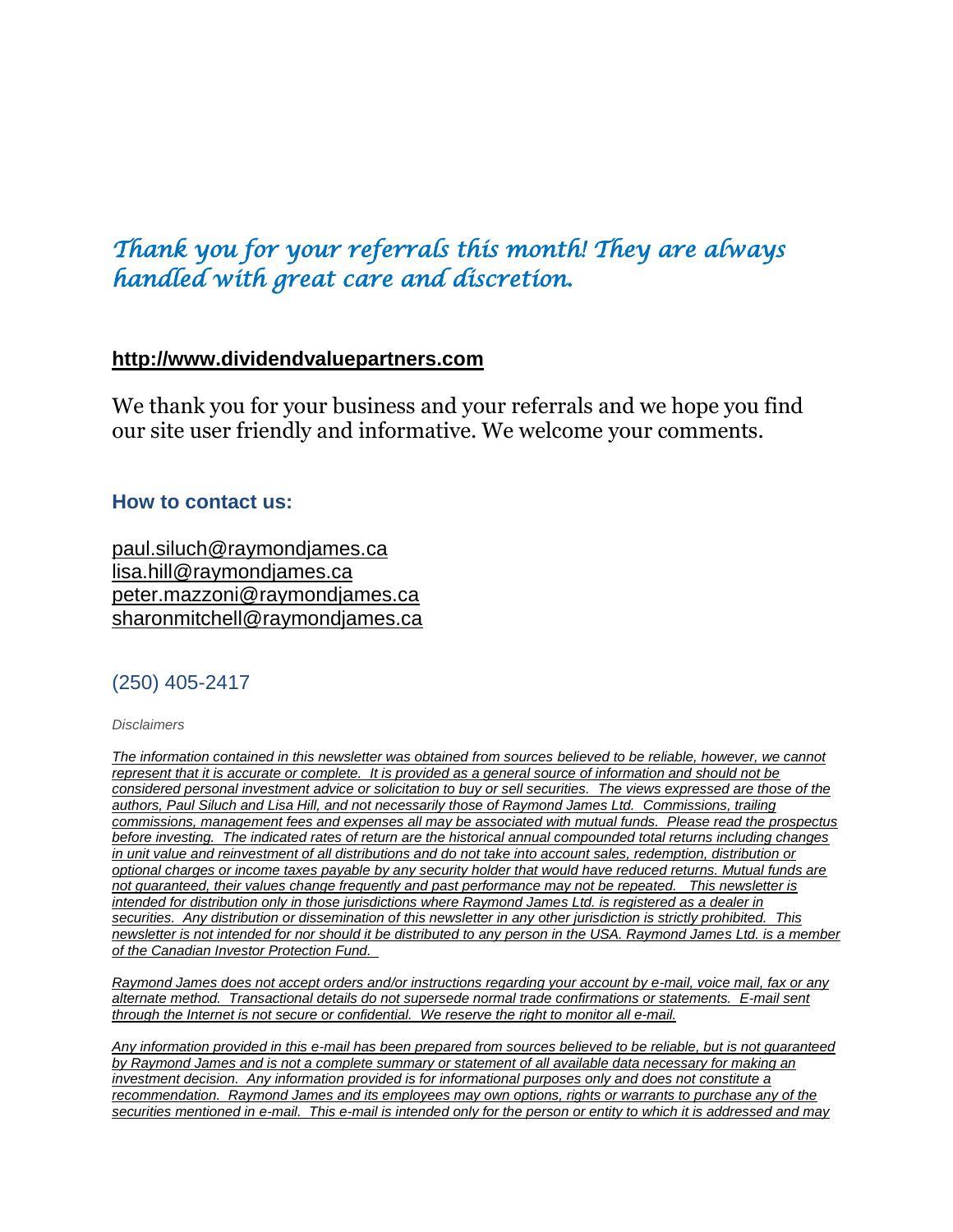#### *contain confidential and/or privileged material. [Any review, retransmission, dissemination or other use of, or taking of](https://na01.safelinks.protection.outlook.com/?url=https%3A%2F%2Furldefense.proofpoint.com%2Fv2%2Furl%3Fu%3Dhttps-3A__na01.safelinks.protection.outlook.com_-3Furl-3Dhttps-253A-252F-252Furldefense.proofpoint.com-252Fv2-252Furl-253Fu-253Dhttps-2D3A-5F-5Fnam11.safelinks.protection.outlook.com-5F-2D3Furl-2D3Dhttps-2D253A-2D252F-2D252Fowa-2D2Dkel.raymondjames.ca-2D252Fowa-2D252Fredir.aspx-2D253FSURL-2D253Dz0BxOCXDlQ-2D2DAad1f-2D5Fa9igaARxm5Rd1VXE7UcmD4mZ3IZiacj7DPTCG0AYQBpAGwAdABvADoAcABhAHUAbAAuAHMAaQBsAHUAYwBoAEAAcgBhAHkAbQBvAG4AZABqAGEAbQBlAHMALgBjAGEA-2D2526URL-2D253Dmailto-2D25253apaul.siluch-2D252540raymondjames.ca-2D26data-2D3D02-2D257C01-2D257C-2D257Cc172461ecbee4482512908d85e8192cf-2D257C84df9e7fe9f640afb435aaaaaaaaaaaa-2D257C1-2D257C0-2D257C637363258183645669-2D26sdata-2D3DjKvjWtH2krR43u3J3z5Cv9nHD0QMiBAUf4SY0jMfuYE-2D253D-2D26reserved-2D3D0-2526d-253DDwMF-2Dg-2526c-253DK3dQCUGiI1B95NJ6cl3GoyhMW2dvBOfimZA-2D83UXll0-2526r-253D-5F6MBBSGYsFznIBwslhTiqBKEz4pHUCTd-5F9tbh-5FEpUMY-2526m-253D7qOaEnVxLdGuCP74qXGTNk9xkBSFm8R3CYYmRfTv9PQ-2526s-253Dm8uHgNiRKEtIPVRoT8MsE-2DO97e6Q7JVm8rnhQdyv494-2526e-253D-26data-3D04-257C01-257C-257Cd7befaa6204e4970b3c708d940d9c59b-257C84df9e7fe9f640afb435aaaaaaaaaaaa-257C1-257C0-257C637612126570797642-257CUnknown-257CTWFpbGZsb3d8eyJWIjoiMC4wLjAwMDAiLCJQIjoiV2luMzIiLCJBTiI6Ik1haWwiLCJXVCI6Mn0-253D-257C1000-26sdata-3Dl9-252FvkX2Z97-252FYx3-252FH5lu-252F34o-252B-252BoQHQnEbtpxd-252FTqqdVE-253D-26reserved-3D0%26d%3DDwMGaQ%26c%3D6lBq1l7u-nYp55J7Pl8O6Ib5YT4g76ov0zCpXQrgS5M%26r%3DTmDOHaoWW3RetfvnGoPae_UczKZXXQgvJPe_P66GVYI%26m%3DHg8p8oxWBi-8j3HS2BzGxBvIXidcreERuI3mj9N1_KY%26s%3DlZb8JuoyZ_axPEXYAs2K8KPGqV8PNgyOIrD4K9Cf6x8%26e%3D&data=04%7C01%7C%7C96eb5c23f77d45400b0d08d9c04986b6%7C84df9e7fe9f640afb435aaaaaaaaaaaa%7C1%7C0%7C637752244322551095%7CUnknown%7CTWFpbGZsb3d8eyJWIjoiMC4wLjAwMDAiLCJQIjoiV2luMzIiLCJBTiI6Ik1haWwiLCJXVCI6Mn0%3D%7C3000&sdata=0N%2FKMRhJBPZcqlFDlt0B2iha1Sofl5j030YQWQxtAs0%3D&reserved=0)  [any action in reliance upon, this information by persons or entities other than the intended recipient is prohibited.](https://na01.safelinks.protection.outlook.com/?url=https%3A%2F%2Furldefense.proofpoint.com%2Fv2%2Furl%3Fu%3Dhttps-3A__na01.safelinks.protection.outlook.com_-3Furl-3Dhttps-253A-252F-252Furldefense.proofpoint.com-252Fv2-252Furl-253Fu-253Dhttps-2D3A-5F-5Fnam11.safelinks.protection.outlook.com-5F-2D3Furl-2D3Dhttps-2D253A-2D252F-2D252Fowa-2D2Dkel.raymondjames.ca-2D252Fowa-2D252Fredir.aspx-2D253FSURL-2D253Dz0BxOCXDlQ-2D2DAad1f-2D5Fa9igaARxm5Rd1VXE7UcmD4mZ3IZiacj7DPTCG0AYQBpAGwAdABvADoAcABhAHUAbAAuAHMAaQBsAHUAYwBoAEAAcgBhAHkAbQBvAG4AZABqAGEAbQBlAHMALgBjAGEA-2D2526URL-2D253Dmailto-2D25253apaul.siluch-2D252540raymondjames.ca-2D26data-2D3D02-2D257C01-2D257C-2D257Cc172461ecbee4482512908d85e8192cf-2D257C84df9e7fe9f640afb435aaaaaaaaaaaa-2D257C1-2D257C0-2D257C637363258183645669-2D26sdata-2D3DjKvjWtH2krR43u3J3z5Cv9nHD0QMiBAUf4SY0jMfuYE-2D253D-2D26reserved-2D3D0-2526d-253DDwMF-2Dg-2526c-253DK3dQCUGiI1B95NJ6cl3GoyhMW2dvBOfimZA-2D83UXll0-2526r-253D-5F6MBBSGYsFznIBwslhTiqBKEz4pHUCTd-5F9tbh-5FEpUMY-2526m-253D7qOaEnVxLdGuCP74qXGTNk9xkBSFm8R3CYYmRfTv9PQ-2526s-253Dm8uHgNiRKEtIPVRoT8MsE-2DO97e6Q7JVm8rnhQdyv494-2526e-253D-26data-3D04-257C01-257C-257Cd7befaa6204e4970b3c708d940d9c59b-257C84df9e7fe9f640afb435aaaaaaaaaaaa-257C1-257C0-257C637612126570797642-257CUnknown-257CTWFpbGZsb3d8eyJWIjoiMC4wLjAwMDAiLCJQIjoiV2luMzIiLCJBTiI6Ik1haWwiLCJXVCI6Mn0-253D-257C1000-26sdata-3Dl9-252FvkX2Z97-252FYx3-252FH5lu-252F34o-252B-252BoQHQnEbtpxd-252FTqqdVE-253D-26reserved-3D0%26d%3DDwMGaQ%26c%3D6lBq1l7u-nYp55J7Pl8O6Ib5YT4g76ov0zCpXQrgS5M%26r%3DTmDOHaoWW3RetfvnGoPae_UczKZXXQgvJPe_P66GVYI%26m%3DHg8p8oxWBi-8j3HS2BzGxBvIXidcreERuI3mj9N1_KY%26s%3DlZb8JuoyZ_axPEXYAs2K8KPGqV8PNgyOIrD4K9Cf6x8%26e%3D&data=04%7C01%7C%7C96eb5c23f77d45400b0d08d9c04986b6%7C84df9e7fe9f640afb435aaaaaaaaaaaa%7C1%7C0%7C637752244322551095%7CUnknown%7CTWFpbGZsb3d8eyJWIjoiMC4wLjAwMDAiLCJQIjoiV2luMzIiLCJBTiI6Ik1haWwiLCJXVCI6Mn0%3D%7C3000&sdata=0N%2FKMRhJBPZcqlFDlt0B2iha1Sofl5j030YQWQxtAs0%3D&reserved=0)*

*This email newsletter may provide links to other Internet sites for the convenience of users. Raymond James Ltd. is not responsible for the availability or content of these external sites, nor does Raymond James Ltd endorse, warrant or guarantee the products, services or information described or offered at these other Internet sites. Users cannot assume that the external sites will abide by the same Privacy Policy which Raymond James Ltd adheres to.*

*Commissions, trailing commissions, management fees and expenses all may be associated with mutual fund investments. Please read the prospectus before investing. There can be no assurances that the fund will be able to maintain its net asset value per security at a constant amount or that the full amount of your investment in the fund will be returned to you. Mutual funds and other securities are not insured nor guaranteed, their values change frequently and past performance may not be repeated.*

#### *Prices shown as of January 6th, 2022*

*You are receiving this message because our records indicate that you have requested this information. If you no longer wish to receive research from Raymond James, please reply to this message with unsubscribe in the subject line and include your name and/or company name in the message. Additional Risk and Disclosure information, as well as more information on the Raymond James rating system and suitability categories, is available at [www.rjcapitalmarkets.com/Disclosures/Index.](https://na01.safelinks.protection.outlook.com/?url=https%3A%2F%2Furldefense.proofpoint.com%2Fv2%2Furl%3Fu%3Dhttps-3A__na01.safelinks.protection.outlook.com_-3Furl-3Dhttps-253A-252F-252Furldefense.proofpoint.com-252Fv2-252Furl-253Fu-253Dhttps-2D3A-5F-5Fnam11.safelinks.protection.outlook.com-5F-2D3Furl-2D3Dhttps-2D253A-2D252F-2D252Fowa-2D2Dkel.raymondjames.ca-2D252Fowa-2D252Fredir.aspx-2D253FSURL-2D253DxhOB4gpVfLOskwdkUL9L2f18Fq4IG2rgvMfuIIX7BlwZiacj7DPTCGgAdAB0AHAAOgAvAC8AdwB3AHcALgByAGoAYwBhAHAAaQB0AGEAbABtAGEAcgBrAGUAdABzAC4AYwBvAG0ALwBEAGkAcwBjAGwAbwBzAHUAcgBlAHMALwBJAG4AZABlAHgA-2D2526URL-2D253Dhttp-2D25253a-2D25252f-2D25252fwww.rjcapitalmarkets.com-2D25252fDisclosures-2D25252fIndex-2D26data-2D3D02-2D257C01-2D257C-2D257Cc172461ecbee4482512908d85e8192cf-2D257C84df9e7fe9f640afb435aaaaaaaaaaaa-2D257C1-2D257C0-2D257C637363258183655664-2D26sdata-2D3DoIGN-2D252B1v-2D252BJNQ-2D252BZPo1ywEHtDOfbELe3OmLG-2D252FFg-2D252FM3Utoc-2D253D-2D26reserved-2D3D0-2526d-253DDwMF-2Dg-2526c-253DK3dQCUGiI1B95NJ6cl3GoyhMW2dvBOfimZA-2D83UXll0-2526r-253D-5F6MBBSGYsFznIBwslhTiqBKEz4pHUCTd-5F9tbh-5FEpUMY-2526m-253D7qOaEnVxLdGuCP74qXGTNk9xkBSFm8R3CYYmRfTv9PQ-2526s-253DDBdK-5FpzBuQHicYmhkDa-2D8JlRVcVl-2Doi24aL-5FwseaH40-2526e-253D-26data-3D04-257C01-257C-257Cd7befaa6204e4970b3c708d940d9c59b-257C84df9e7fe9f640afb435aaaaaaaaaaaa-257C1-257C0-257C637612126570807637-257CUnknown-257CTWFpbGZsb3d8eyJWIjoiMC4wLjAwMDAiLCJQIjoiV2luMzIiLCJBTiI6Ik1haWwiLCJXVCI6Mn0-253D-257C1000-26sdata-3D42WFytg2nJigwFv25rXxW91ml6-252BCn4KvME5M-252BcAoInY-253D-26reserved-3D0%26d%3DDwMGaQ%26c%3D6lBq1l7u-nYp55J7Pl8O6Ib5YT4g76ov0zCpXQrgS5M%26r%3DTmDOHaoWW3RetfvnGoPae_UczKZXXQgvJPe_P66GVYI%26m%3DHg8p8oxWBi-8j3HS2BzGxBvIXidcreERuI3mj9N1_KY%26s%3DyWJS6c4Wff_BUzjMT1YI3oJyIFTiCn7WNVr3YMhaYIk%26e%3D&data=04%7C01%7C%7C96eb5c23f77d45400b0d08d9c04986b6%7C84df9e7fe9f640afb435aaaaaaaaaaaa%7C1%7C0%7C637752244322551095%7CUnknown%7CTWFpbGZsb3d8eyJWIjoiMC4wLjAwMDAiLCJQIjoiV2luMzIiLCJBTiI6Ik1haWwiLCJXVCI6Mn0%3D%7C3000&sdata=R1xNHlifVL9q98WWY4zcCppeqV3XYKc1KhVRqUvJCXo%3D&reserved=0)*

\_\_\_\_\_\_\_\_\_\_\_\_\_\_\_\_\_\_\_\_\_\_\_\_\_\_\_\_\_\_\_\_\_\_\_\_\_\_\_\_\_\_\_\_\_\_\_\_\_\_\_\_\_\_\_\_\_\_\_\_\_\_\_\_\_\_\_\_\_\_\_\_\_\_\_\_\_\_\_\_\_\_\_\_

\_\_\_\_\_\_\_\_\_\_\_\_\_\_\_\_\_\_\_\_\_\_\_\_\_\_\_\_\_\_\_\_\_\_\_\_\_\_\_\_\_\_\_\_\_\_\_\_\_\_\_\_\_\_\_\_\_\_\_\_\_\_\_\_\_\_\_\_\_\_\_\_\_\_\_\_\_\_\_\_\_\_\_\_

To unsubscribe and no longer receive any email communications from this sender, including information about your account, please either clic[k here](mailto:paul.siluch@raymondjames.ca?subject=[UNSUBSCRIBE]&body=I%20wish%20to%20unsubscribe%20from%20all%20commercial%20electronic%20messages%20from%20this%20sender.%20%20There%20may%20be%20other%20employees%20or%20agents%20within%20Raymond%20James%20which%20communicate%20with%20me%20electronically%20and%20I%20understand%20that%20I%20may%20unsubscribe%20from%20these%20senders%20separately.) or send a reply email to the sender with [UNSUBSCRIBE] in the subject line.

Pour vous désabonner de cet expéditeur soit clique[r ici](mailto:paul.siluch@raymondjames.ca?subject=[UNSUBSCRIBE]&body=Je%20souhaite%20me%20désinscrire%20de%20tous%20les%20messages%20électroniques%20commerciaux.%20Il%20peut%20y%20avoir%20d) ou envoyer un e-mail de réponse à l'expéditeur avec [UNSUBSCRIBE] dans la ligne d'objet.

This message and any attachments are intended only for the use of the addressee or their authorized representative. It may contain information that is privileged and/or confidential. Any unauthorized dissemination, distribution or copying of this communication or any part thereof, in any form whatsoever is strictly prohibited. If you have received this communication in error, please delete permanently the original e-mail and attachments, destroy all hard copies that may exist, and notify the sender immediately. Raymond James may monitor and review the content of all email communications. Trade instructions by email or voicemail will not be accepted or acted upon. Please contact us directly by telephone to place trades. Unless otherwise stated, opinions expressed in this email are those of the author and are not endorsed by Raymond James. Raymond James accepts no liability for any errors, omissions, loss or damage arising from the content, transmission or receipt of this email. The designation Raymond James, mentioned in this notice and disclaimer, refers to and include the following divisions and entities: Raymond James Ltd., a member of the Investment Industry Regulatory Organization of Canada (IIROC) and of the Canadian Investor Protection Fund (CIPF); its divisions 3Macs, MacDougall, MacDougall & MacTier and Raymond James Correspondent Services; and its subsidiaries: Raymond James Financial Planning Ltd. registered as a life insurance agency in all provinces except the province of Québec where it is registered as Financial Services Firm with the Autorité des marchés financiers (AMF); Raymond James Investment Counsel Ltd., a firm primarily regulated and governed by the British Columbia Securities Commission but registered and regulated by securities commissions in other Canadian provinces, and also regulated by the U.S. Securities and Exchange Commission; Raymond James Trust (Canada), a trust company regulated by the Office of the Superintendent of Financial Institutions (OSFI); and, Raymond James Trust (Québec) Ltd., a trust company regulated by the AMF.

\_\_\_\_\_\_\_\_\_\_\_\_\_\_\_\_\_\_\_\_\_\_\_\_\_\_\_\_\_\_\_\_\_\_\_\_\_\_\_\_\_\_\_\_\_\_\_\_\_\_\_\_\_\_\_\_\_\_\_\_\_\_\_\_\_\_\_\_\_\_\_\_\_\_\_\_\_\_\_\_\_\_\_\_

\_\_\_\_\_\_\_\_\_\_\_\_\_\_\_\_\_\_\_\_\_\_\_\_\_\_\_\_\_\_\_\_\_\_\_\_\_\_\_\_\_\_\_\_\_\_\_\_\_\_\_\_\_\_\_\_\_\_\_\_\_\_\_\_\_\_\_\_\_\_\_\_\_\_\_\_\_\_\_\_\_\_\_\_